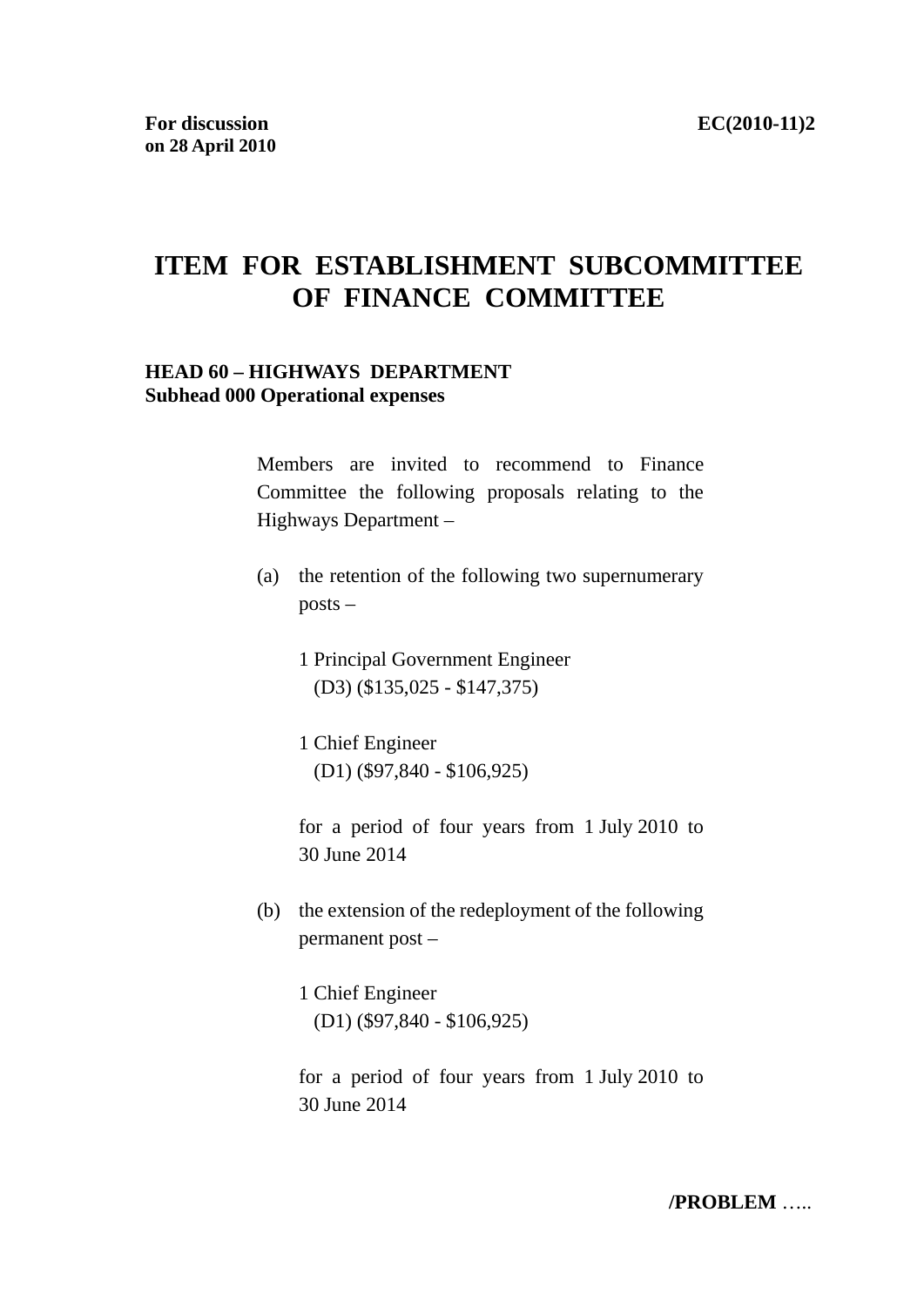### **PROBLEM**

The existing supernumerary posts of Principal Government Engineer (PGE) (D3) and Chief Engineer (CE) (D1) in the Hong Kong-Zhuhai-Macao Bridge (HZMB) Hong Kong Project Management Office (HKPMO) of the Highways Department (HyD) will lapse on 1 July 2010. The time-limited redeployment of one permanent CE post will also expire on the same date. HyD needs the continued support of the above directorate posts to sustain the implementation of the HZMB and related highway infrastructure projects.

### **PROPOSAL**

2. We propose to –

- (a) retain two supernumerary posts of one PGE and one CE; and
- (b) extend the redeployment of one permanent CE post from the Major Works Project Management Office (MWPMO)

for a period of four years with effect from 1 July 2010.

### **JUSTIFICATION**

 $\overline{a}$ 

### **Existing Directorate Staffing in HZMB HKPMO**

3. The Finance Committee (FC) approved on 14 May 2004, vide EC(2004-05)4, the creation of two supernumerary posts (i.e. one PGE and one CE) and the redeployment of one permanent CE post in HyD as listed in paragraph 1 above with effect from 1 July 2004 for a period of six years for establishing the HZMB HKPMO, which was a dedicated office for overseeing the planning and implementation of the HZMB and related highway infrastructure projects<sup>1</sup>. On 13 February 2009, the FC further approved vide EC(2008-09)16 the creation of one supernumerary post of CE to lead a new division in the HZMB HKPMO to undertake the planning and implementation of the HZMB Hong Kong Boundary Crossing Facilities (HKBCF) for a period of five years up to 31 March 2014.

/4. …..

<sup>1</sup> Including the HZMB Main Bridge, Hong Kong Link Road (HKLR), Hong Kong Boundary Crossing Facilities (HKBCF), Tuen Mun-Chek Lap Kok Link (TM-CLKL) and Tuen Mun Western Bypass (TMWB). The HKBCF will be a multi-modal transportation hub integrating passenger and cargo facilities, and linking the HKLR and the Hong Kong International Airport. The HKLR will be the part of the HZMB in Hong Kong waters linking the Main Bridge of the HZMB to the HKBCF. The TM-CLKL and TMWB are planned to provide a direct route between the Northwest New Territories (NWNT) and Lantau, linking the Kong Sham Western Highway, the port back-up areas in the NWNT, the Tuen Mun River Trade Terminal, the Ecopark, the HZMB Main Bridge via HKBCF and HKLR, the Airport and various North Lantau developments.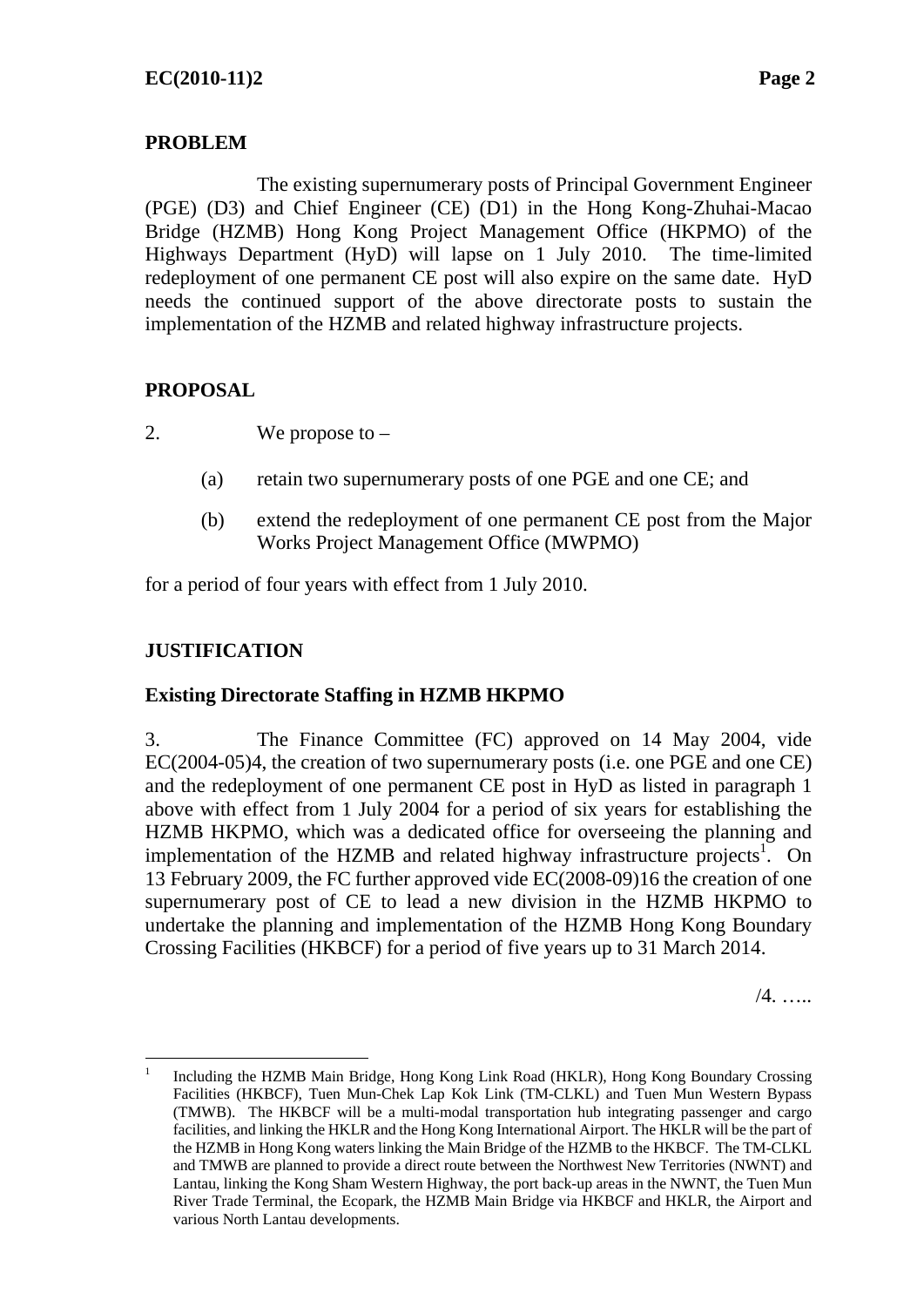4. The supernumerary PGE post, designated as Project Manager/Hong Kong-Zhuhai-Macao Bridge (PM/HZMB), heads the HZMB HKPMO and is underpinned by the three CEs described in paragraph 3 above. The three CEs are responsible for the following projects –

- (a) CE/HZMB  $HK^2$  is responsible for the HZMB Main Bridge and Hong Kong Link Road (HKLR);
- (b)  $CE/NWNT<sup>3</sup>$  is responsible for the Tuen Mun-Chek Lap Kok Link (TM-CLKL), Tuen Mun Western Bypass (TMWB) and planning for highway infrastructure for Northwest New Territories (NWNT); and
- (c)  $CE/HKBCF<sup>4</sup>$  is responsible for the HKBCF.
- The existing organisation chart of the HZMB HKPMO is at Enclosure 1. Encl. 1

### **Recent Developments of the HZMB and Related Highway Infrastructure Projects**

### HZMB Main Bridge

5. With the approval of the Feasibility Study report of the HZMB Project by the State Council of the Central People's Government, the governments of the Mainland, the Hong Kong Special Administrative Region (HKSAR), and the Macao SAR (the three governments) commenced the construction works of the HZMB Main Bridge in the Mainland waters on 15 December 2009. The three governments are also setting up the HZMB Authority in the Mainland in accordance with Mainland laws to take forward the construction, operation, maintenance and management of the HZMB Main Bridge. The three governments will play a supervisory role over the HZMB Authority through the establishment of a Joint Works Committee.

### HKLR and HKBCF

6. The HKSAR Government has gazetted the two projects under various ordinances. Subject to funding approval and necessary authorisations

/required …..

 $\overline{a}$ 2 The supernumerary CE post proposed for extension in this paper. Post retitled from CE/HZMB1 as endorsed vide EC(2008-09)16.

<sup>3</sup> The redeployed permanent CE post proposed for extension of the redeployment in this paper. Post retitled from CE/HZMB2 as endorsed vide EC(2008-09)16.

<sup>4</sup> The supernumerary CE post created for five years up to 31 March 2014 vide EC(2008-09)16.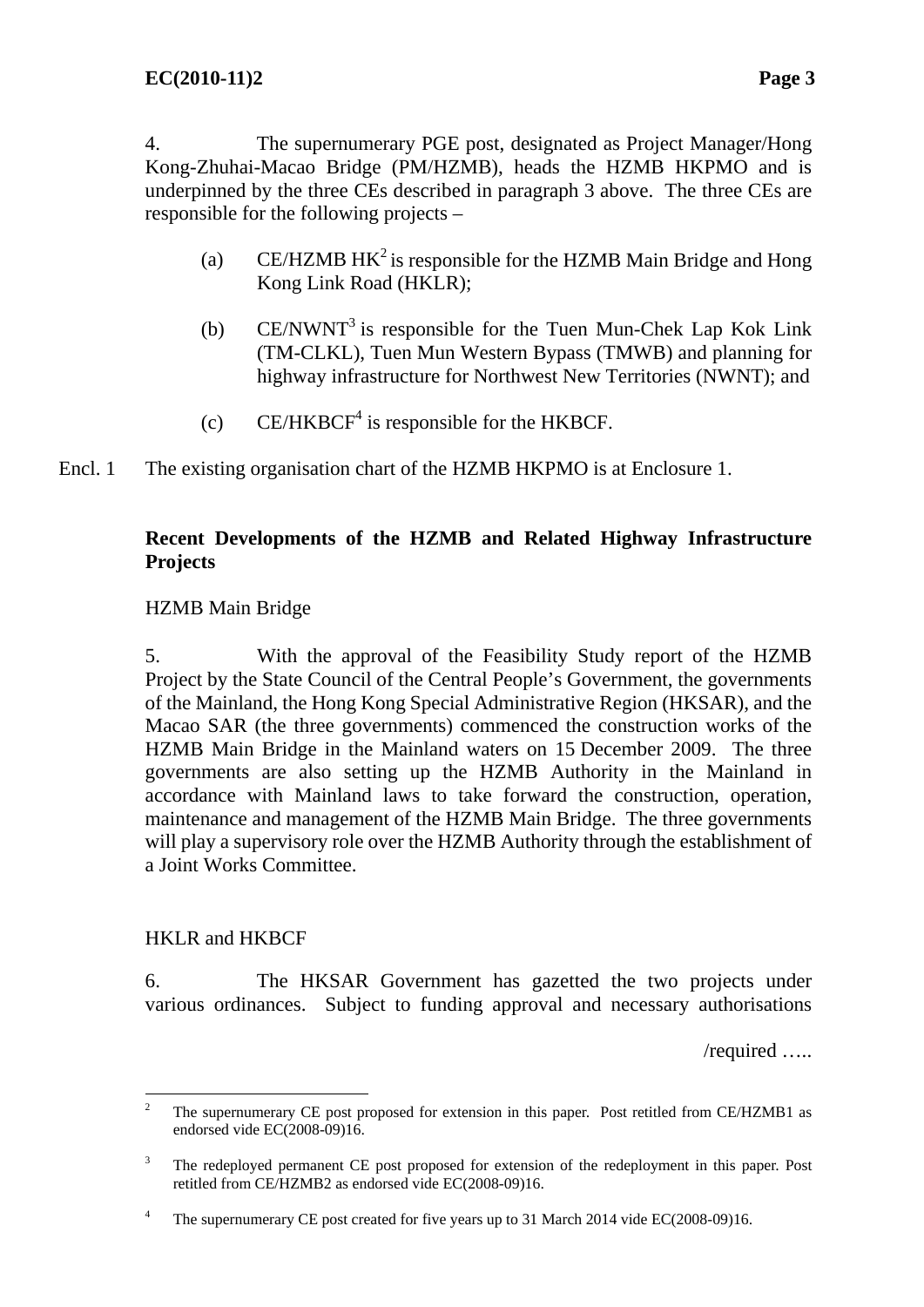required under the various ordinances, HyD will invite tenders for the reclamation works of the HKBCF and for the detailed design and construction of the HKLR projects. The completion of the projects will need to tie in with the planned commissioning of the Main Bridge in 2016.

### TM-CLKL and TMWB

7. The Investigation and Preliminary Design Study of the two projects are in progress. The HKSAR Government has gazetted the TM-CLKL project under the Roads (Works, Use and Compensation) Ordinance (Cap. 370). Subject to funding approval and necessary authorisation, HyD plans to commence the advance works for the TM-CLKL to tie in with the tight schedule of the HKBCF project, and to facilitate the interface of the two projects. As regards the TMWB project, HyD is actively considering various alignment options, taking into account comments received from local residents, relevant District Councils as well as Rural Committees and Heung Yee Kuk. It will further consult the local community on the way forward.

### **Need for Retention of the Directorate Establishment in HZMB HKPMO**

8. We have critically reviewed the directorate complement of the HZMB HKPMO in the light of the recent developments and the construction works in the pipeline as described above. Since the HZMB project has already entered into a full-fledged implementation stage, and given the scale, complexity and volume of works still required to sustain the implementation of the HZMB and related highway projects, we consider it critical to maintain operational continuity and adequate supervision at the directorate level by retaining the two supernumerary posts of PGE (PM/HZMB) and CE (CE/HZMB HK) and extending the redeployment of one permanent CE post (CE/NWNT). Detailed justifications for the continued requirement for these three directorate posts are given in the following paragraphs.

### PM/HZMB (PGE)

9. PM/HZMB will continue to head the HZMB HKPMO and oversee all the projects mentioned above. He has to take charge of all the professional, technical, contractual and interface issues, and to steer the resolution of the whole range of matters related to the smooth and timely implementation of these projects. He is also responsible for providing expert advice and technical support to the Transport and Housing Bureau in overseeing the projects from a policy perspective.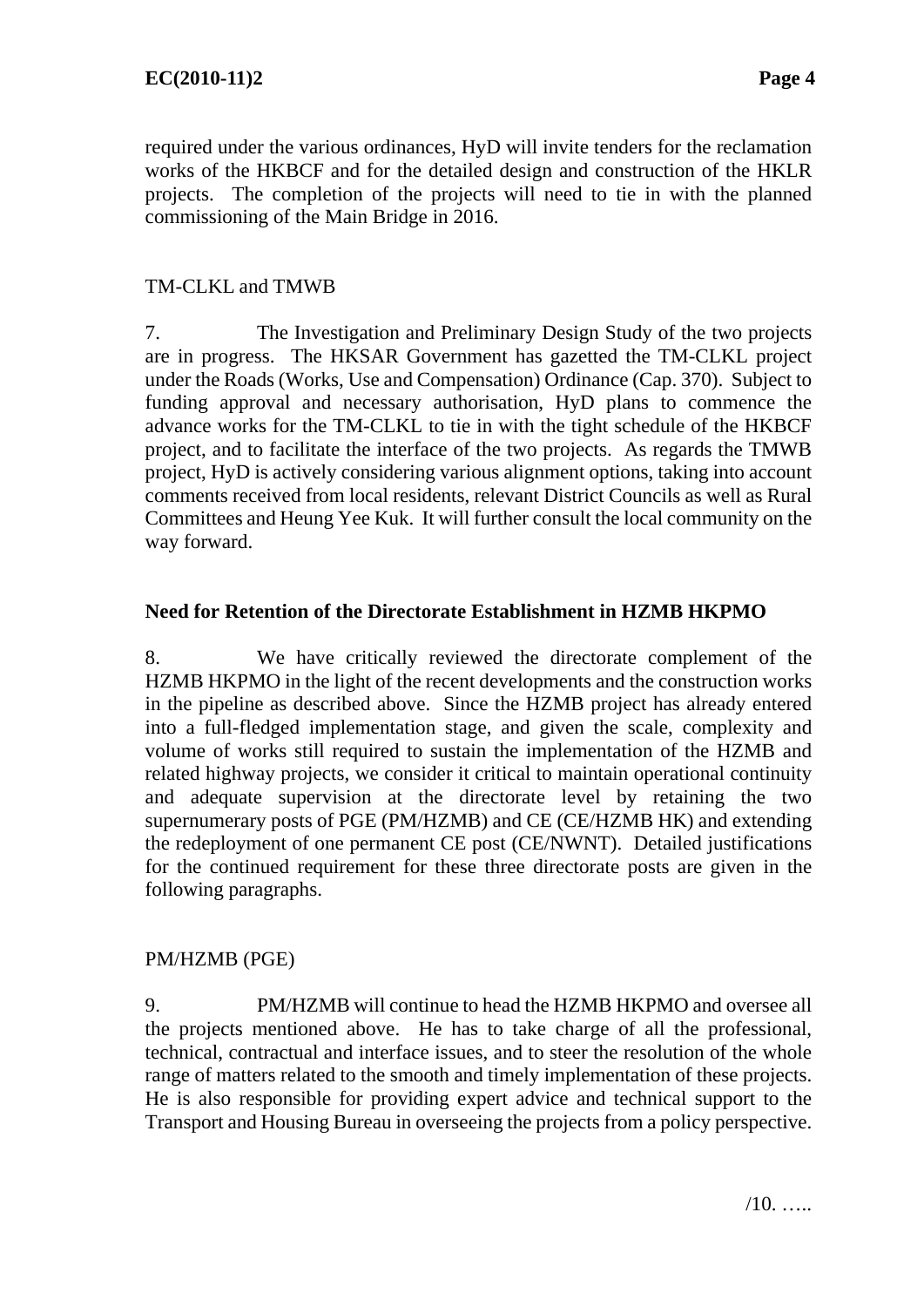10. At the inter-governmental level, PM/HZMB has to attend high-level meetings on a frequent basis with representatives of the Mainland Government (at both the Central People's Government as well as provincial levels) and the Macao SAR Government, to provide strategic steer as well as impetus to the projects. Enhanced input will be required of him in supporting new establishments which will be in place in the next few months, namely the HZMB Authority and the Joint Works Committee described in paragraph 5 above. PM/HZMB will play an important role in steering and supervising the work of this HZMB Authority through regular meetings with the key staff in the Authority and in providing strong professional support to the Transport and Housing Bureau in the Joint Works Committee for vetting and approval of the HZMB Authority's submissions. In particular, support will be given to key matters concerning the Authority's general management system as well as financial management, personnel management and tendering and contract management; engineering and technical standards, quality and safety of the works concerned; and the actual operation of the HZMB Main Bridge. The support of a senior directorate officer with strong professional expertise as well as sound management skills is especially important given the scale of the project, technical complications of the works anticipated and the high level of coordination between the three governments required for taking forward the construction of this mega cross-boundary project.

11. Internally, PM/HZMB is responsible for spearheading and supervising the development of the HZMB-related Hong Kong highway infrastructure projects, including the HKBCF, the HKLR, the TM-CLKL and the TMWB, as well as other highway projects in NWNT under planning. Each being a major works project on its own, the taking-forward of these various projects at the same time under a tight timeline requires careful coordination and close supervision at a high level to ensure smooth handling and timely completion. In this regard, the expertise of PM/HZMB, a seasoned professional officer at D3 level, is essential in providing the required steer and guidance to the three CEs throughout **–** from planning and design to tender and then construction **–** and, more importantly, ensuring a high level oversight to these various time-critical projects in the overall.

12. Taking into account the scale, complexity and importance of the various local projects undertaken by the HZMB HKPMO, as well as the frequent high-level contacts with Mainland as well as Macao SAR government officials and the key staff in the HZMB Authority regarding the HZMB project and the coordination among local related projects undertaken by the three governments in the construction phase of the HZMB project, we consider it operationally necessary for the Office Head of HZMB HKPMO to be maintained at D3 level on a full-time basis.

/CE/HZMB …..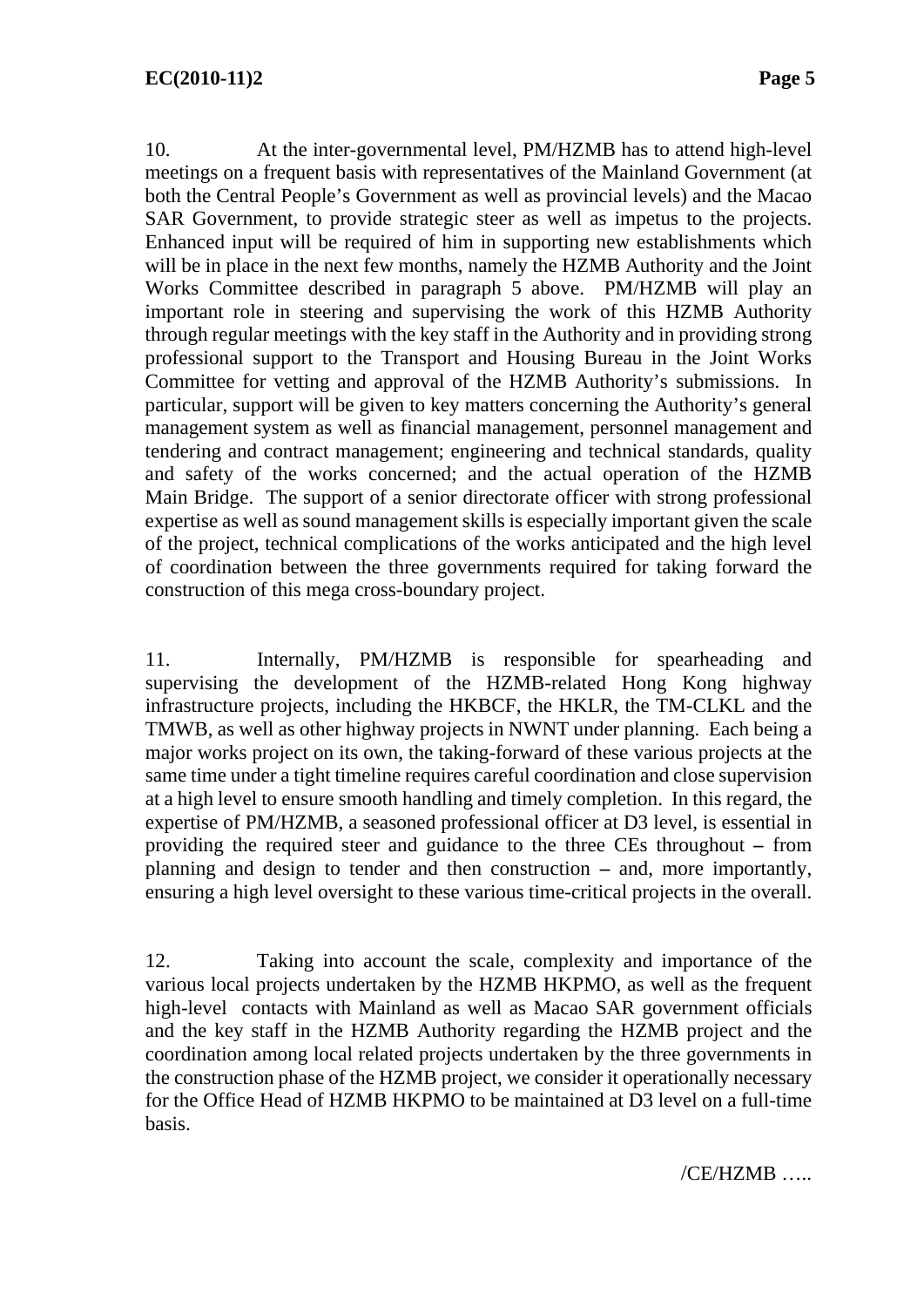$\overline{a}$ 

### CE/HZMB HK (CE)

13. CE/HZMB HK will continue to oversee all the technical, design, construction and environmental issues for the works of the HZMB Main Bridge within Mainland waters and the HKLR within Hong Kong territory. The HZMB Main Bridge will be in the form of bridge-cum-tunnel with a total length of about 30 km – consisting of a 23 km sea-crossing bridge with three long span bridges and a 6.7 km long submerged sea tunnel – crossing several major navigation channels in the Pearl River Delta. Upon completion, the HZMB Main Bridge will be one of the world's longest sea-crossing bridge-cum-tunnel road with dual three lanes.

14. As a chief professional, CE/HZMB HK deals with the technical aspect of the HZMB Main Bridge and oversees HKSAR Government's participation in the financial, legal and institutional arrangements and construction matters regarding the Main Bridge project. He has to work closely with the other two governments on these matters, including but not limited to the arrangement of syndicated bank loan for financing the project and finalisation of the details of the loan arrangement, and the drafting and subsequent implementation of the Inter-governmental Agreement on the construction, operation, maintenance and management of the Main Bridge. He also needs to work with the two governments on the preparation of the Articles of Association for the HZMB Authority and the vetting of its internal office procedures for proper corporate governance.

15. Furthermore, with the anticipated establishment of the HZMB Authority, CE/HZMB HK will be the key officer assisting PM/HZMB in providing the necessary professional support to the Transport and Housing Bureau in overseeing the Authority through the Joint Works Committee mechanism. In particular, CE/HZMB HK will help oversee major issues concerning the HZMB project as well as vetting and approval of the HZMB Authority's submissions as described in paragraph 10 above.

16. On the local front, CE/HZMB HK assists in taking forward the HKLR. The 12-km long HKLR consists of a dual three-lane carriageway connecting the proposed HZMB at the HKSAR boundary with the HKBCF and associated ancillary works<sup>5</sup>. CE/HZMB HK is required to conduct intensive

/discussions …..

<sup>5</sup> Ancillary works include civil, structural, geotechnical, marine, environmental protection, landscaping and drainage works, street lighting, traffic aids (including sign gantries), water mains and fire hydrants, traffic control and surveillance system and electrical & mechanical works. There is also a tunnel section which will pass under the Scenic Hill and Airport Railway, and connect to the proposed at-grade road along the eastern coast of Airport Island so as to reduce the environmental and visual impact to Tung Chung.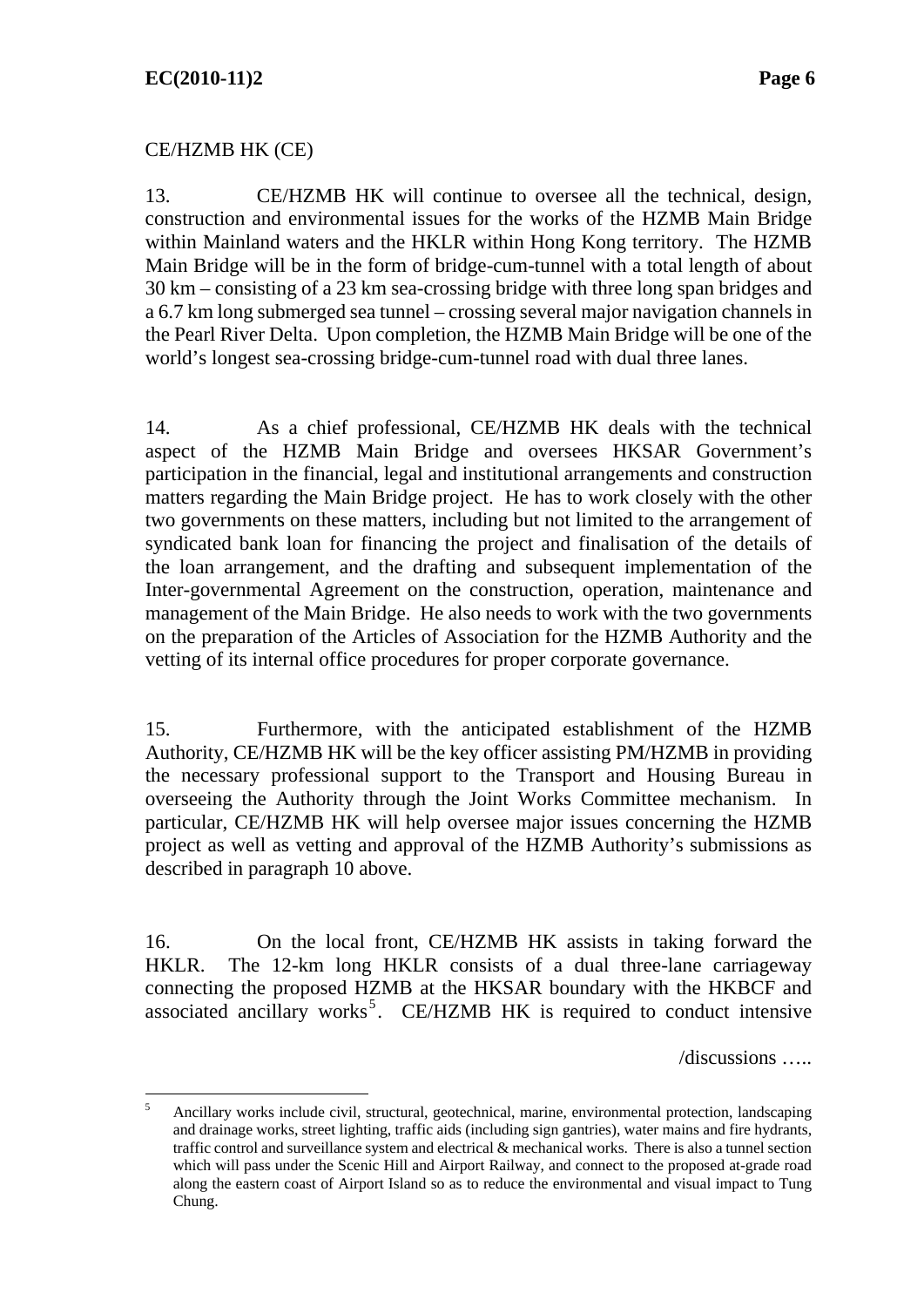discussions with various policy bureaux and departments within HKSAR government, and to organise public consultation with different stakeholders, including environmental concern groups and the Islands District Council in taking forward the project, having regard to concerns on air quality, noise, shorelines, preservation of Chinese White Dolphins, etc. Other than resolving these issues during the detailed design stage, it is envisaged that as the project progresses to the construction stage in time, effective coordination by an experienced professional officer at the directorate level with different departments and parties concerned is even more important to ensure that the project could be taken forward smoothly and in a timely manner.

17. During the construction stage, notwithstanding the mitigating measures planned to alleviate the possible impact of the works on nearby residents in Sha Lo Wan and Tung Chung as well as the natural environment along the alignment of the road, close monitoring at a senior level on the actual implementation will be essential to ensure their smooth and effective implementation. The officer would need to continue to spearhead the public engagement with different stakeholders, including environmental concern groups, the Islands District Council as well as local residents groups to ensure that early actions are taken to address their concerns regarding the construction works.

18. Given the complex and sensitive nature of the HZMB Main Bridge and HKLR projects, the continued service of CE/HZMB HK is required to closely monitor the projects before and during the whole construction period and to ensure the HKLR could be completed in time to tie in with the delivery of the Main Bridge in 2016. With the heavy workload as mentioned above, a dedicated CE is required.

### CE/NWNT (CE)

19. Apart from providing technical support to the planning of long-term NWNT road infrastructure projects such as the Tuen Mun Eastern Bypass and the Tsing Yi Lantau Link and taking forward these projects when the traffic condition warrants their implementation, CE/NWNT will continue to be mainly responsible for two highway projects, the TM-CLKL and TMWB.

20. The two projects will involve the construction of two longest road tunnels, one undersea and one on land, in Hong Kong. There is a wide spectrum of complicated and challenging administrative and engineering issues associated with the construction of these tunnels. The sub-sea road tunnel for the TM-CLKL will be constructed using a tunnel boring machine, the first time such a technique is to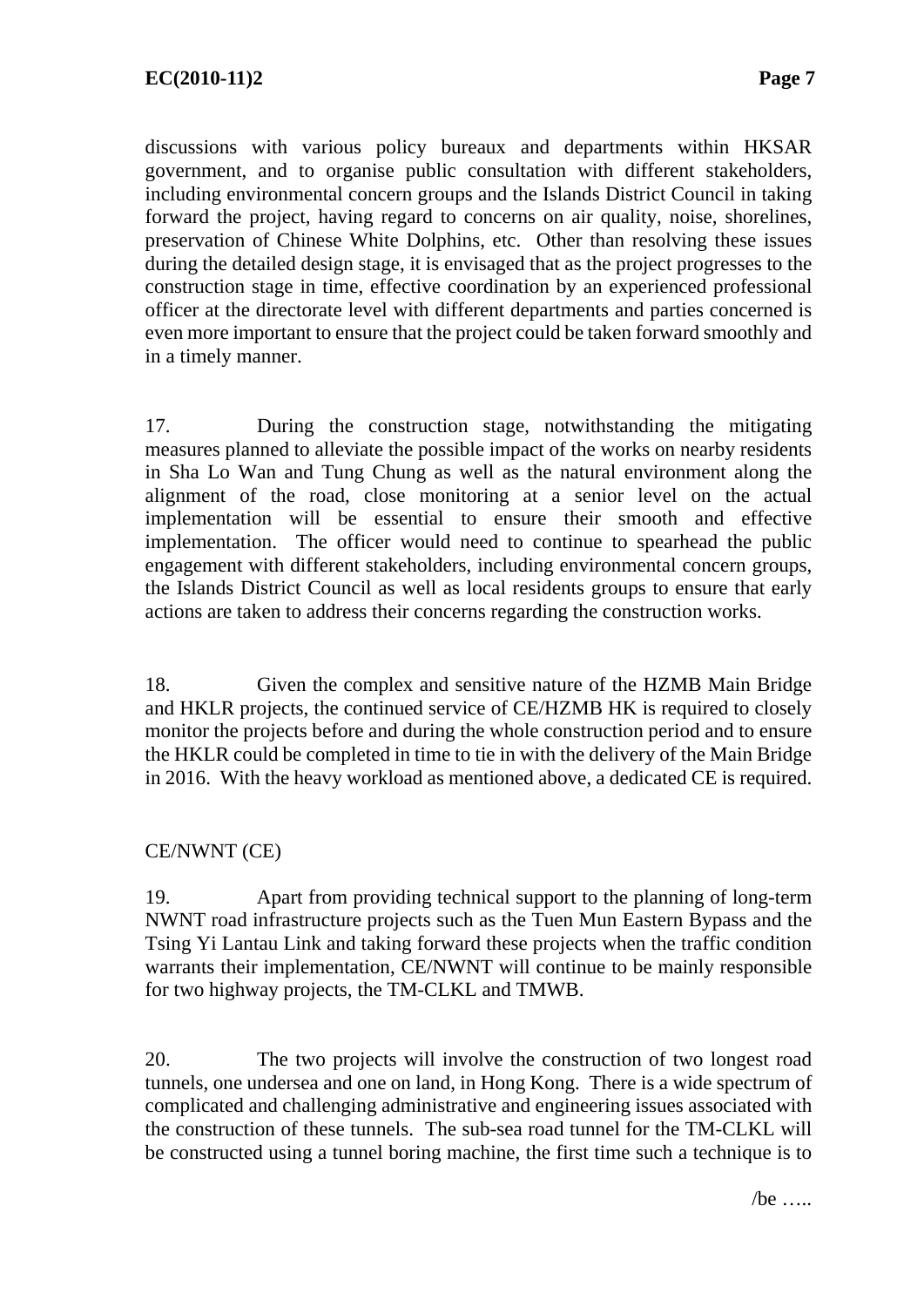be adopted in Hong Kong for the construction of sub-sea tunnel, and will present an engineering challenge<sup>6</sup>. Moreover, the reclamation for the tunnel will require careful handling to mitigate impact on the Urmston Road Channel, which is a very busy marine navigation channel in Hong Kong, and nearby marine life. As for the TMWB, some of the alignment options currently being evaluated also involve long road tunnels of over 8 km (which will be the longest in Hong Kong) with merging and diverging traffic inside the tunnel (an arrangement without precedent locally). Complicated considerations in engineering design as well as traffic and incident management are hence required.

21. On the public engagement front, apart from normal environmental concerns that would need to be addressed during the construction stage, considerable efforts will be required to facilitate the reaching of consensus on the alignment of the TMWB, which involves environmental concerns and livelihood considerations of the local rural community. The attention of a seasoned officer would be necessary for spearheading the multi-party public consultation exercise involving local residents, relevant District Councils, Rural Committees, Heung Yee Kuk and environmental concern groups, such that an option generally acceptable to all parties concerned could be reached.

22. To smoothly take forward these projects, the personal and dedicated attention of a chief professional officer is required to develop innovative engineering designs, devise complex traffic and incident management schemes, resolve sensitive environmental issues, and liaise with and consult the local communities. It is not practicable to release the CE/NWNT post to take up further duties outside his current portfolio.

### CE/HKBCF (CE)

23. CE/HKBCF is heavily engaged in pushing forward the design and construction of the HKBCF. This is a mega project involving the formation of an artificial island of about 130 hectares at northeast of the Airport, and the construction of superstructures for accommodating the necessary Customs, Immigration and Quarantine facilities. These include Passenger Clearance Building of about 100 000m<sup>2</sup> construction floor area, 13 clearance and examination buildings, ten office and ancillary facility buildings together with the coaches/private cars/goods vehicles clearance areas, public transport interchange and the necessary internal and peripheral road systems that link up the HKLR, TM-CLKL and the access to and from the Airport.

/24. …..

 $\frac{1}{6}$  The sub-sea tunnel for the TM-CLKL will be a large diameter road tunnel bored through mixed soil and rock layers at a depth of about 51 m below sea level under a maximum water pressure of about 5 bars, leading to challenges in construction technique as well as extra safety and rescue precautions during construction.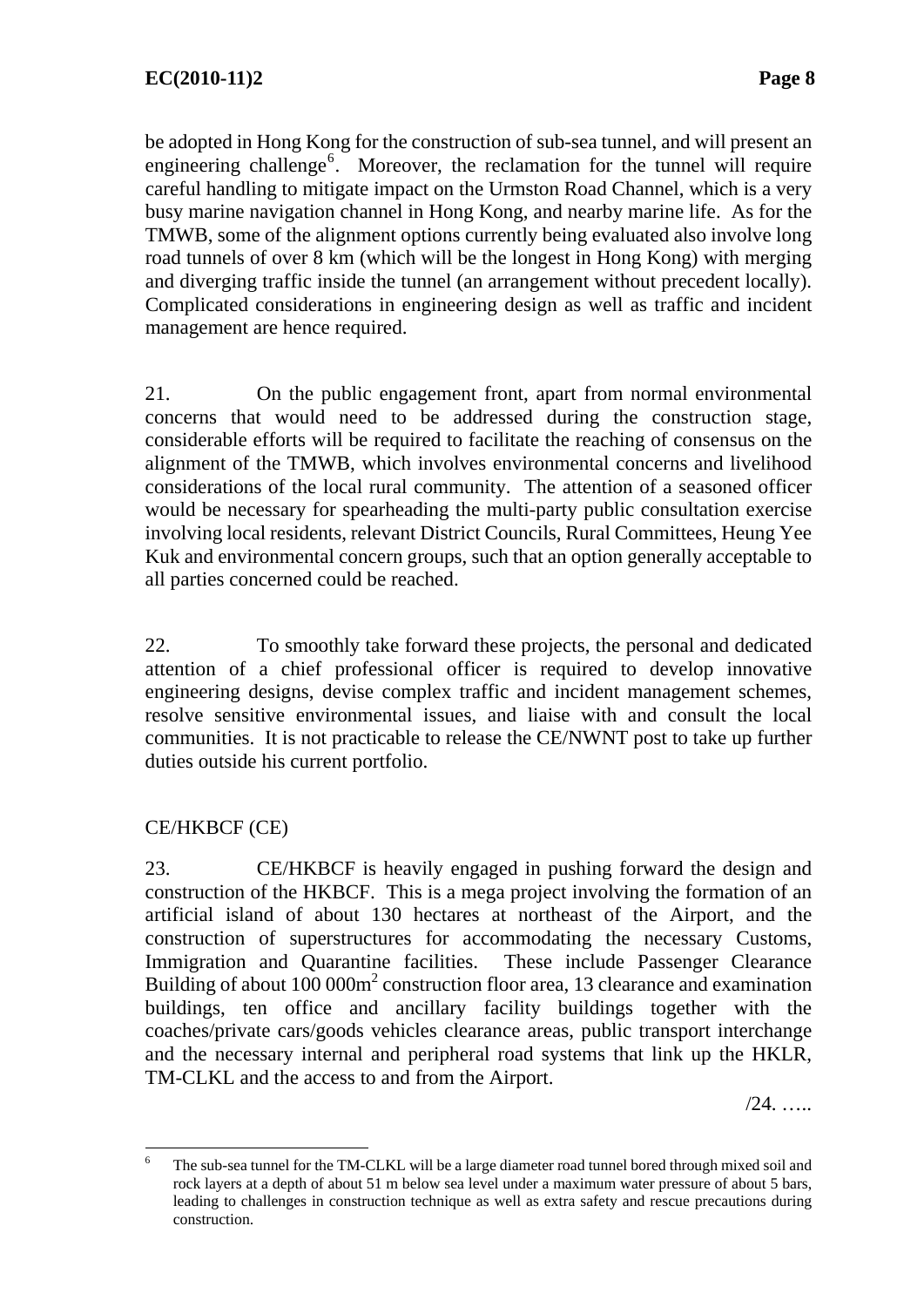24. Apart from handling challenges on the technical and engineering aspects of the project due to the very tight timeframe for completing the reclamation works before the superstructures works can commence, CE/HKBCF also needs to consolidate multi-disciplinary professional inputs, and maintain close high-level liaison and coordination with the relevant parties during both the design and construction stages. In particular, as there will be about ten user departments and ten maintenance and utility agents involved in the design and construction of the various facilities, close liaison and complex interface and coordination are required between HyD, the consultants, contractors and these stakeholders to ensure the timely completion of the different facilities under the tight programme.

25. In terms of works process, CE/HKBCF is currently involved in the preparation for the tendering to facilitate early commencement of the reclamation works. We expect that from now until the commissioning of the HZMB (and hence the HKBCF), CE/HKBCF will be busily engaged in preparing the commencement of the detailed design for the superstructure works with a view to starting construction, drawing reference from the winning entries of a currently ongoing international design ideas competition for the HKBCF; liaising with the various users and stakeholders of the BCF and the Mainland and Macao authorities on the requirement and future operation of the various facilities on the BCF; and supervising the various construction works on the BCF covering reclamation, roads and bridges, buildings, electrical and mechanical works, sewerage, etc.

26. In particular, given the concern expressed by some members of the public and green groups regarding the environmental impact of the large-scale reclamation works involved in this project, particular effort is required to handle and minimise the amount of dredging and dumping of marine sediments in an environmentally friendly and effective manner. Apart from the need to develop various mitigation and preventive measures in this regard, CE/HKBCF will need to implement a comprehensive environmental monitoring and auditing programme. Special attention would also need to be given by the officer to the public engagement efforts during the construction phases so that possible environmental concerns from members of the public as well as green groups could be carefully monitored and addressed or responded to in a timely manner. Furthermore, as the HKBCF is located in the vicinity of the Airport, careful planning and close collaboration with the Airport Authority and Civil Aviation Department by a sufficiently experienced officer are required to provide efficient road connections that enhance the synergy between the two major infrastructures and at the same time minimise any interface issue that may affect the safe and efficient operation of the Airport.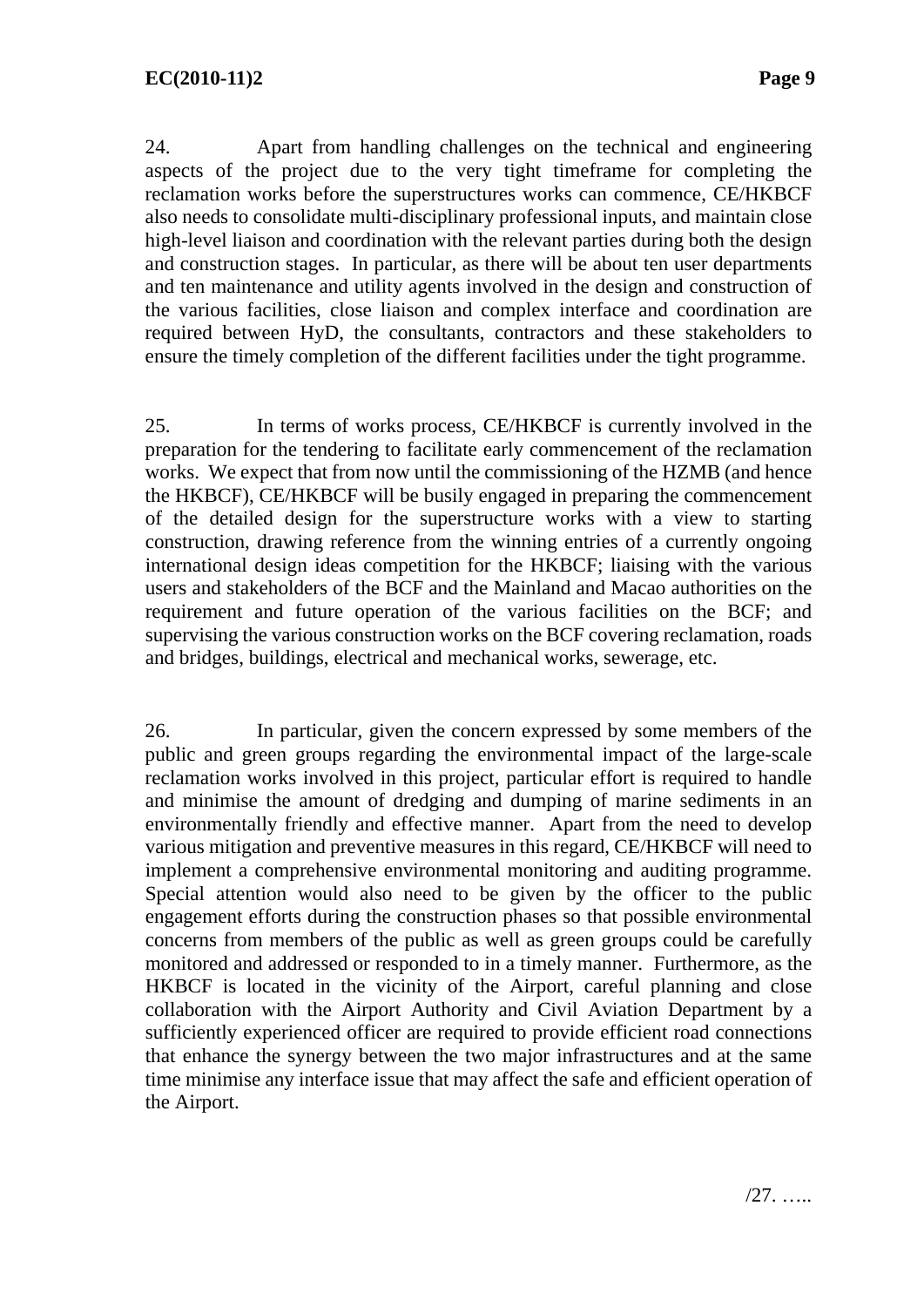27. Having regard to the sensitivity and complexity of the tasks to be undertaken, the HZMB HKPMO requires the support of CE/HKBCF on a full-time basis in taking forward the above work initiatives, and it is impossible for him to share out the work of other CEs in the team.

### **Duration of the Proposed Extension**

28. The HZMB project is planned to be completed by the end of 2016. The HZMB Main Bridge, HKBCF, HKLR and TM-CLKL would be in full swing from design, tender to construction from now up to 2014. After then, the reclamation works of HKBCF and HKLR and the bridge foundation works of HKLR and TM-CLKL would be substantially completed while the superstructure works would continue to be actively under construction. We therefore need to retain the three posts (one PGE and two CEs) in HZMB HKPMO for four years until 30 June 2014 to provide the required directorate support to implement these projects. We will review the continued need of these three posts together with the CE/HKBCF post (due to lapse in April 2014) in the second half of 2013, taking into account the progress of the projects (such as the construction of the superstructure and the time required to manage claims resolution and contract finalisation work of the reclamation contracts), as well as the target commissioning date of the HZMB and the overall staffing situation in HyD by that time. The updated job descriptions of PM/HZMB and the three CEs are at Enclosure 2(a) to (d).

Encl. 2

### **Alternatives Considered**

29. We have critically examined the possible redeployment of existing directorate officers in other offices within HyD to take on the work of the proposed posts. As all other directorate officers are already fully engaged in their respective work schedules, it is operationally not possible for them to take up the tasks without adversely affecting the discharge of their current duties. The key portfolios of the existing PGE and CE posts and our assessment of the possibility for them to take up additional responsibilities are detailed in Enclosure 3.

Encl. 3

Encl. 4

30. In the light of the upcoming workload in the different divisions in HyD, we consider that the proposed retention of the two supernumerary posts (PM/HZMB and CE/HZMB HK) and extension of redeployment of the one permanent post (CE/NWNT) in question for another four years is the only viable arrangement to sustain the implementation of the HZMB and related highway infrastructure projects. The existing organisation charts of HyD are at Enclosure 4.

/**Job** …..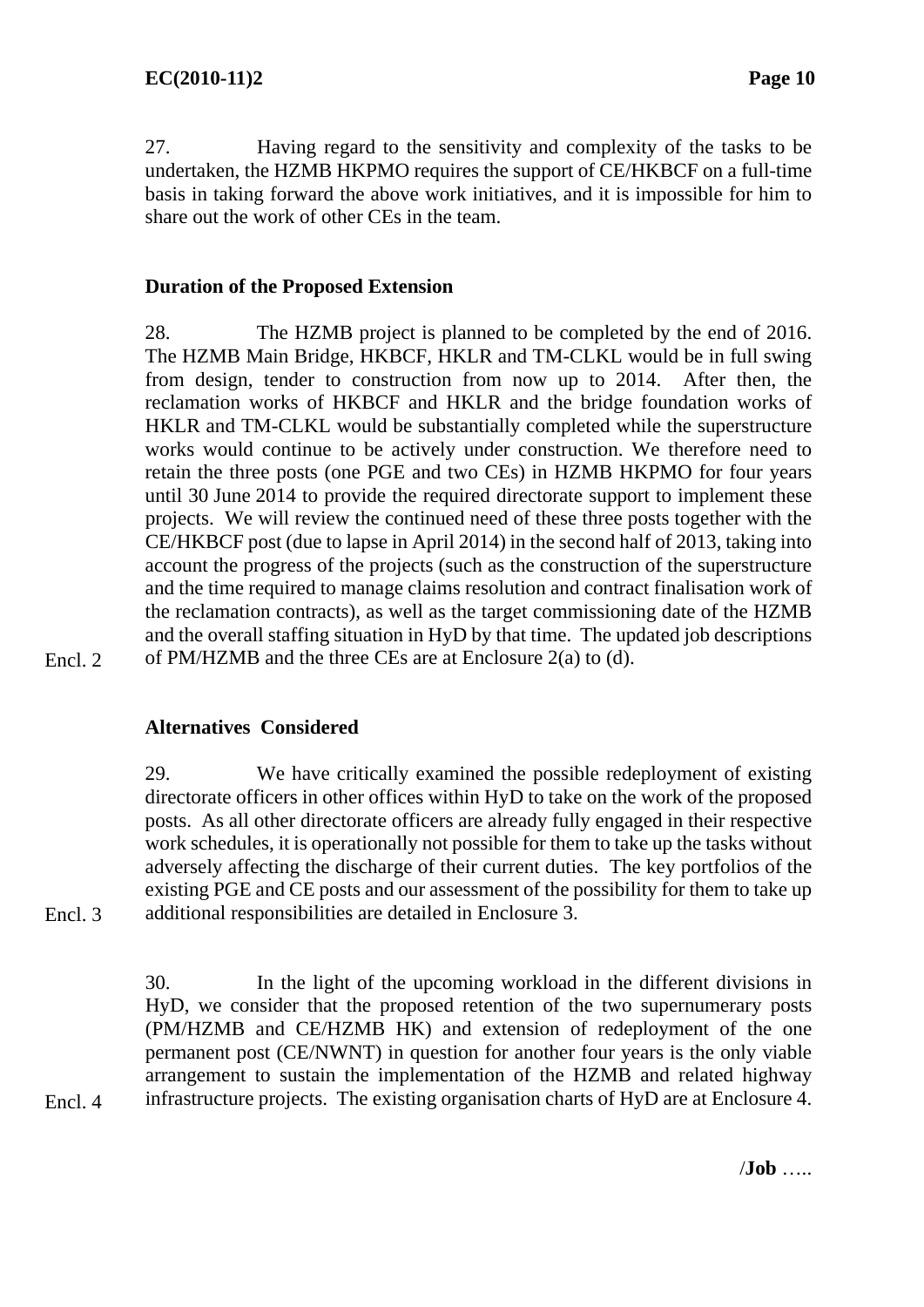### **Job Creation**

31. The implementation of the HKBCF, HKLR, TM-CLKL and TMWB are estimated to create about 18 000 jobs (about 3 000 for professional and technical staff and 15 000 for labourers) during the construction stage.

### **FINANCIAL IMPLICATIONS**

32. The proposed retention of two supernumerary directorate posts will bring about an additional notional annual salary cost at mid-point of \$2,962,440 as  $follows -$ 

| Rank                               | <b>Notional annual salary</b><br>$cost$ at mid-point $(\$)$ | <b>No. of Posts</b> |  |
|------------------------------------|-------------------------------------------------------------|---------------------|--|
| <b>Supernumerary Posts</b>         |                                                             |                     |  |
| Principal Government Engineer (D3) | 1,716,840                                                   |                     |  |
| Chief Engineer (D1)                | 1,245,600                                                   |                     |  |
| <b>Total</b>                       | 2,962,440                                                   |                     |  |

The additional cost expressed in terms of full annual average staff cost, including salaries and staff on-costs, amounts to \$4,266,000. The proposed extension of redeployment of the CE post within HyD is cost neutral. The proposed retention of posts and extension of redeployment will not give rise to any increase in the team of supporting staff in the HZMB HKPMO. We have included sufficient provision in the 2010-11 draft Estimates under Head 60 – HyD to meet the cost of this proposal.

### **PUBLIC CONSULTATION**

33. We consulted the Legislative Council Panel on Transport on 30 March 2010. Members did not raise objection to the staffing proposals. However, a few members enquired about the complexity of the HKBCF project which requires a dedicated CE post, the support to be provided by these posts in HZMB HKPMO to the operation of the Joint Works Committee and the public engagement exercises to be conducted by the team on the HZMB related works. The Administration's response, with additional details and justifications, has been incorporated into this paper.

### **ESTABLISHMENT CHANGES**

34. The establishment changes in HyD for the last two years are as follows –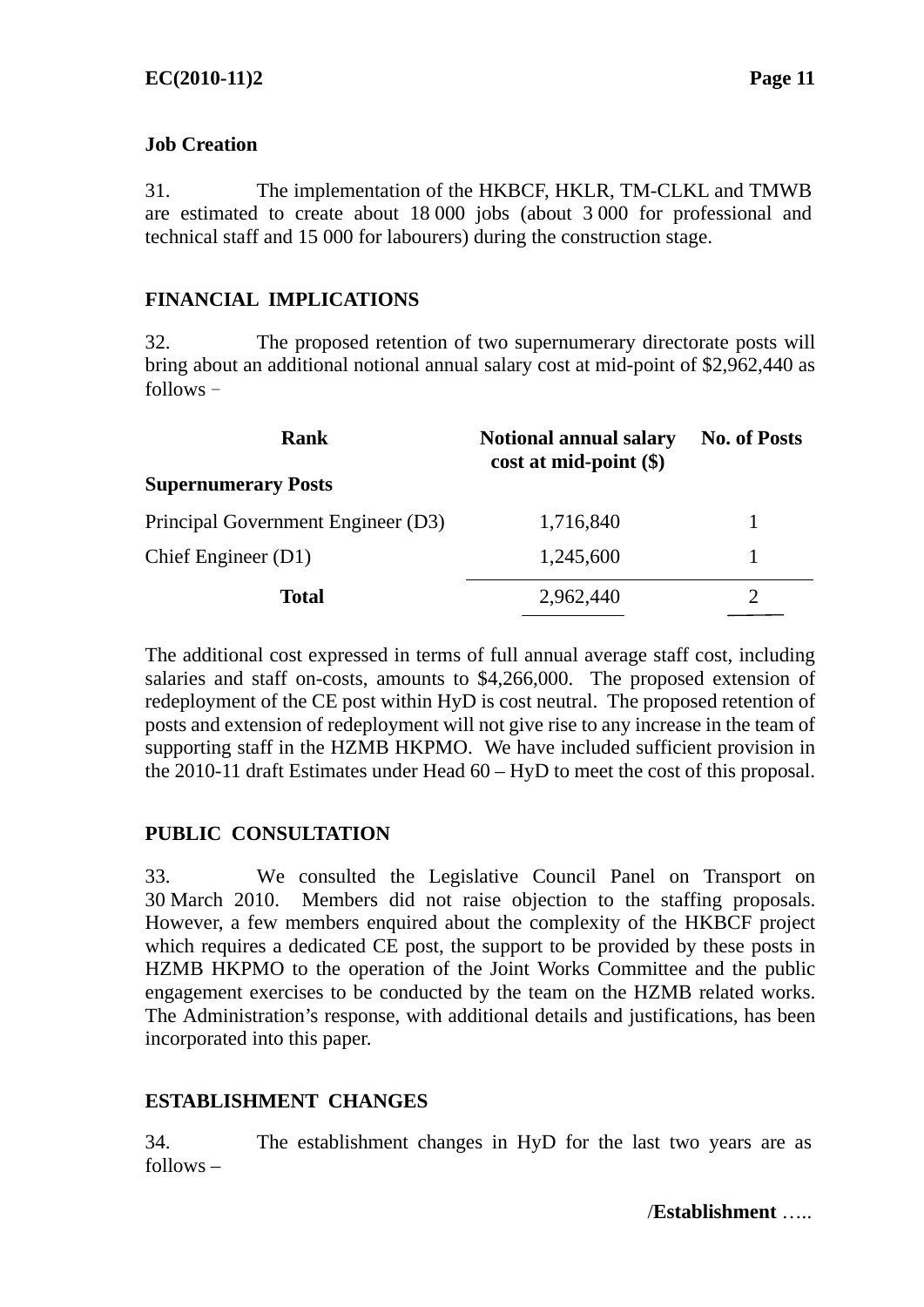| <b>Establishment</b>        | <b>Number of posts</b>                     |                              |                              |  |
|-----------------------------|--------------------------------------------|------------------------------|------------------------------|--|
| (Note)                      | <b>Existing</b><br>(as at<br>1 April 2010) | As at<br><b>1 April 2009</b> | As at<br><b>1 April 2008</b> |  |
| A                           | $31 + (5)$ #                               | $31 + (5)$                   | $31 + (2)$                   |  |
| B                           | 500                                        | 480                          | 440                          |  |
| $\mathcal{C}_{\mathcal{C}}$ | 1 545                                      | 1 5 2 4                      | 1 508                        |  |
| <b>Total</b>                | $2076 + (5)$                               | $2035 + (5)$                 | $1979 + (2)$                 |  |

#### **Note :**

- A ranks in the directorate pay scale or equivalent
- B non-directorate ranks the maximum pay point of which is above MPS Point 33 or equivalent
- C non-directorate ranks the maximum pay point of which is at or below MPS Point 33 or equivalent
- ( ) number of supernumerary directorate posts
- # as at 1 April 2010, there is no unfilled post in HyD.

### **CIVIL SERVICE BUREAU COMMENTS**

35. The Civil Service Bureau supports the proposed retention of the supernumerary PGE and CE posts as well as extension of redeployment of the CE post for a period of four years to sustain the implementation of the HZMB and related highway infrastructure projects. The grading and ranking of the posts are considered appropriate having regard to the level and scope of the responsibilities and the professional input required.

### **ADVICE OF THE STANDING COMMITTEE ON DIRECTORATE SALARIES AND CONDITIONS OF SERVICE**

36. As the posts are proposed on a supernumerary basis, their extension, if approved, will be reported to the Standing Committee on Directorate Salaries and Conditions of Service in accordance with the agreed procedure.

----------------------------------

Transport and Housing Bureau April 2010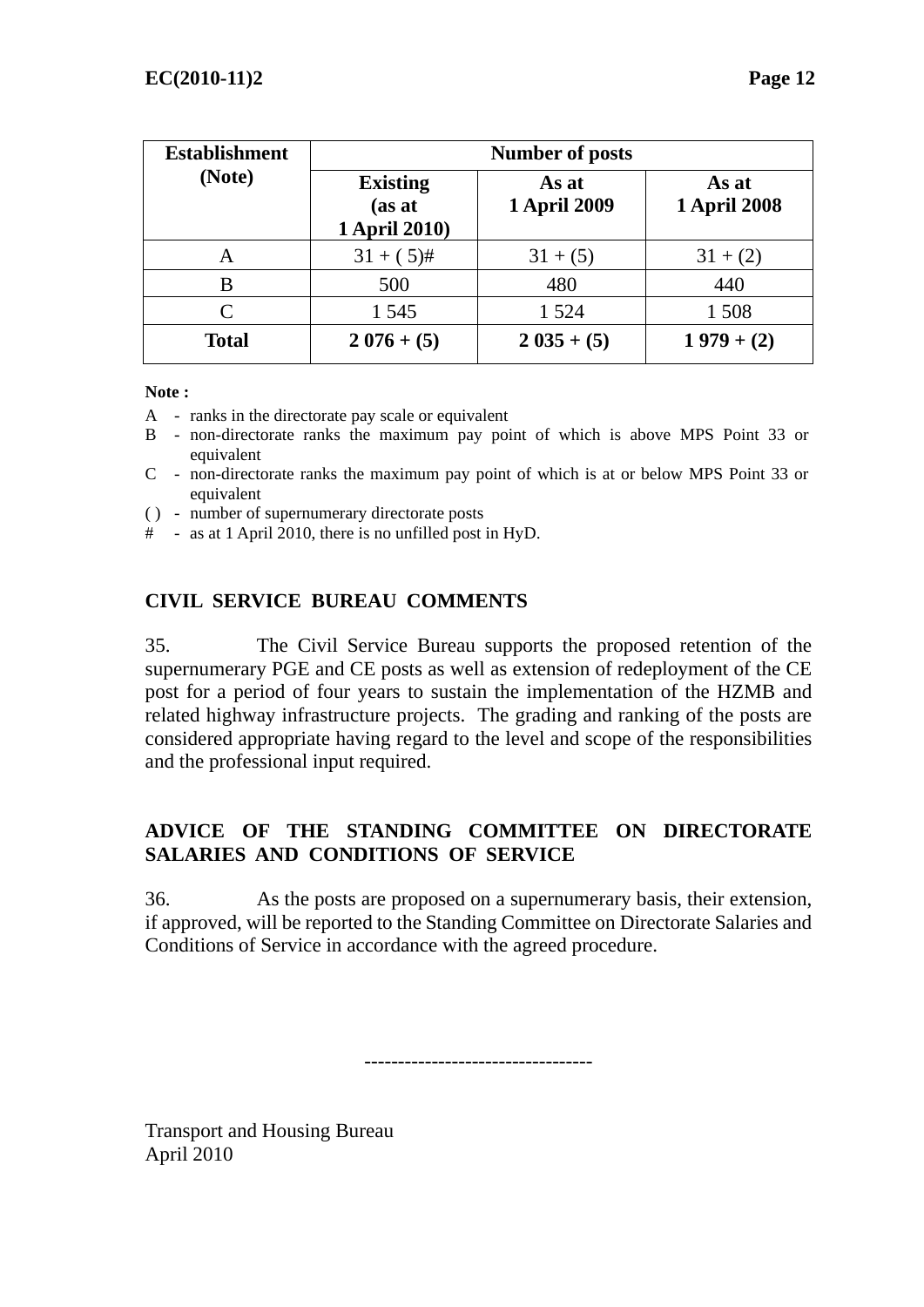### **Existing Organisation Chart of Hong Kong-Zhuhai-Macao Bridge Hong Kong Project Management Office of Highways Department**

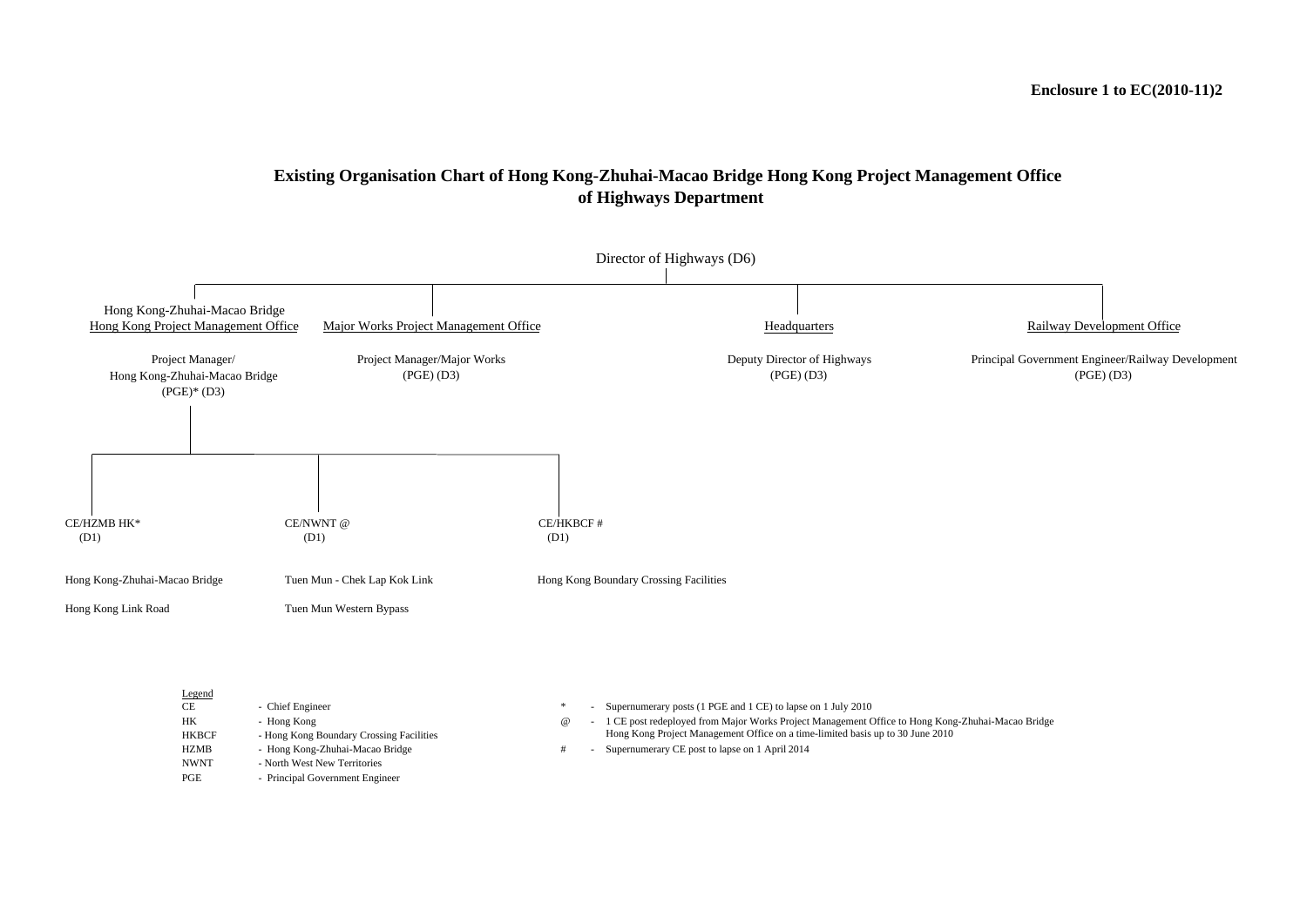## **Job Description for Project Manager/Hong Kong-Zhuhai-Macao Bridge**

**Rank** : Principal Government Engineer (D3)

**Responsible to :** Director of Highways (D6)

### **Main Duties and Responsibilities** –

- 1. Planning, administering and directing the work of the Hong Kong-Zhuhai-Macao Bridge (HZMB) Hong Kong Project Management Office to ensure that the HZMB and related highway infrastructure projects are completed on time and within budget.
- 2. Providing expert advice and professional support to the policy bureau on the implementation of the HZMB and related highway infrastructure projects, including the pre-construction planning and technical studies, negotiations for various agreements among the three governments, and the monitoring of technical standards and expenditure during construction for the HZMB Main Bridge in the Mainland.
- 3. Engaging in high-level discussion and liaising with the governments of the Mainland and the Macao SAR, including liaison with the Mainland and Macao authorities and consultants engaged on matters relating to the planning, design and implementation of the HZMB project and leading the HKSAR team in any technical groups to be formed with the Mainland and Macao authorities for the HZMB project.
- 4. Giving support to and, where necessary, deputising for the Director of Highways in inter-governmental committees (e.g. the HZMB Advance Work Co-ordination Group or the Joint Works Committee to be established) and those committees within the HKSAR Government (e.g. the Steering Committee on the HZMB and Related Hong Kong Infrastructure Projects and Works Progress Sub-committee).
- 5. Implementing the planning, design, tender and construction of the related infrastructure within Hong Kong to support the HZMB (including the Hong Kong Boundary Crossing Facilities and Hong Kong Link Road) and the Tuen Mun-Chek Lap Kok Link and Tuen Mun Western Bypass projects to meet the traffic growth in Northwest New Territories, including the public engagements for the projects.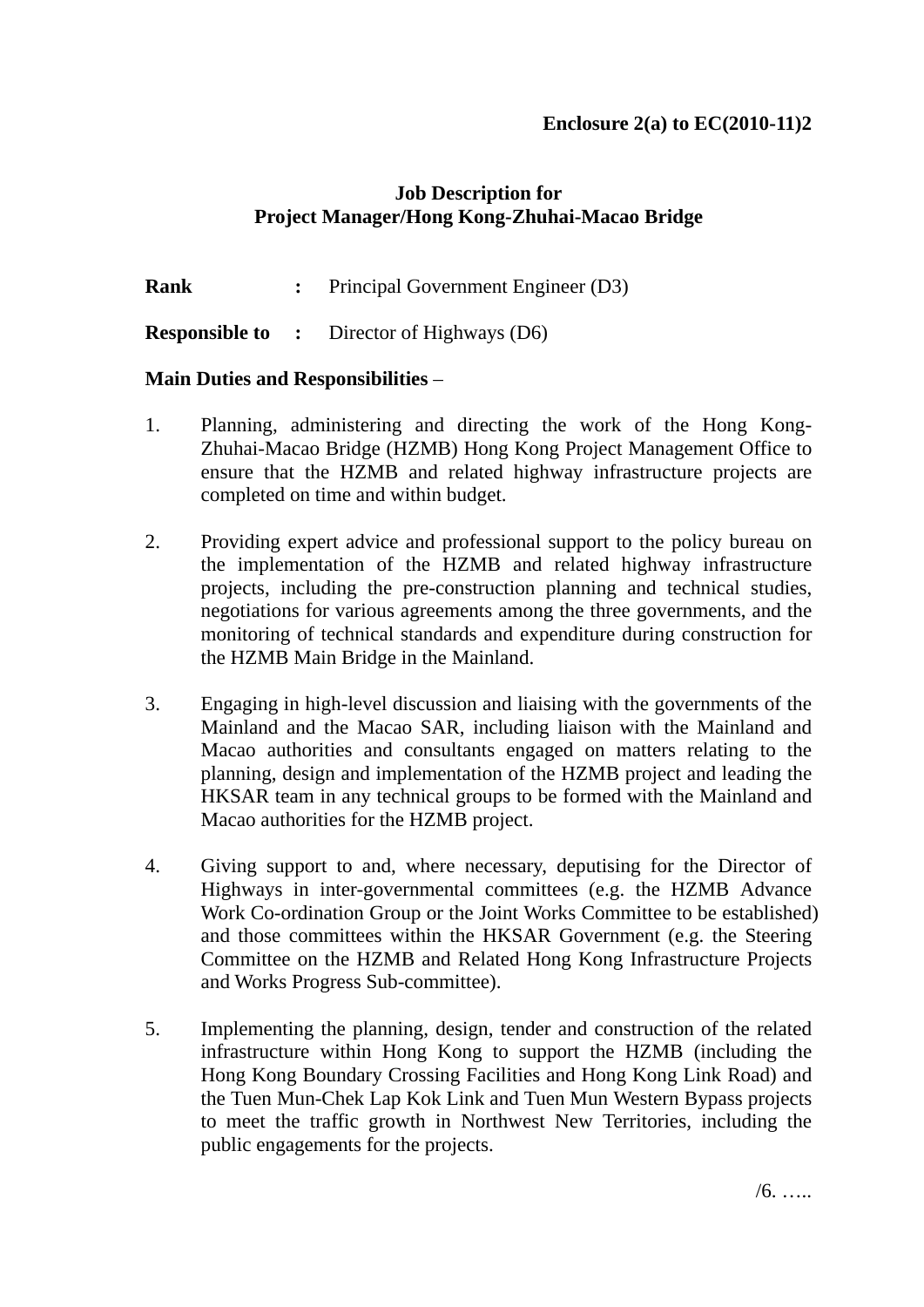- 6. Formulating strategies and procedures in respect of the HZMB and related highway infrastructure projects.
- 7. Recommending the selection of consultants, overseeing the consultants engaged in the project studies, evaluating and advising on the selection of schemes for the HZMB related highway infrastructure projects and acting as the Director's Representative under the consultancy agreements.
- 8. Chairing the technical assessment panels on tender submissions and the assessment panels for consultants selection, and recommending the tenders for construction of projects.
- 9. Overseeing the construction contracts and acting as the Employer's Representative under the contracts.

---------------------------------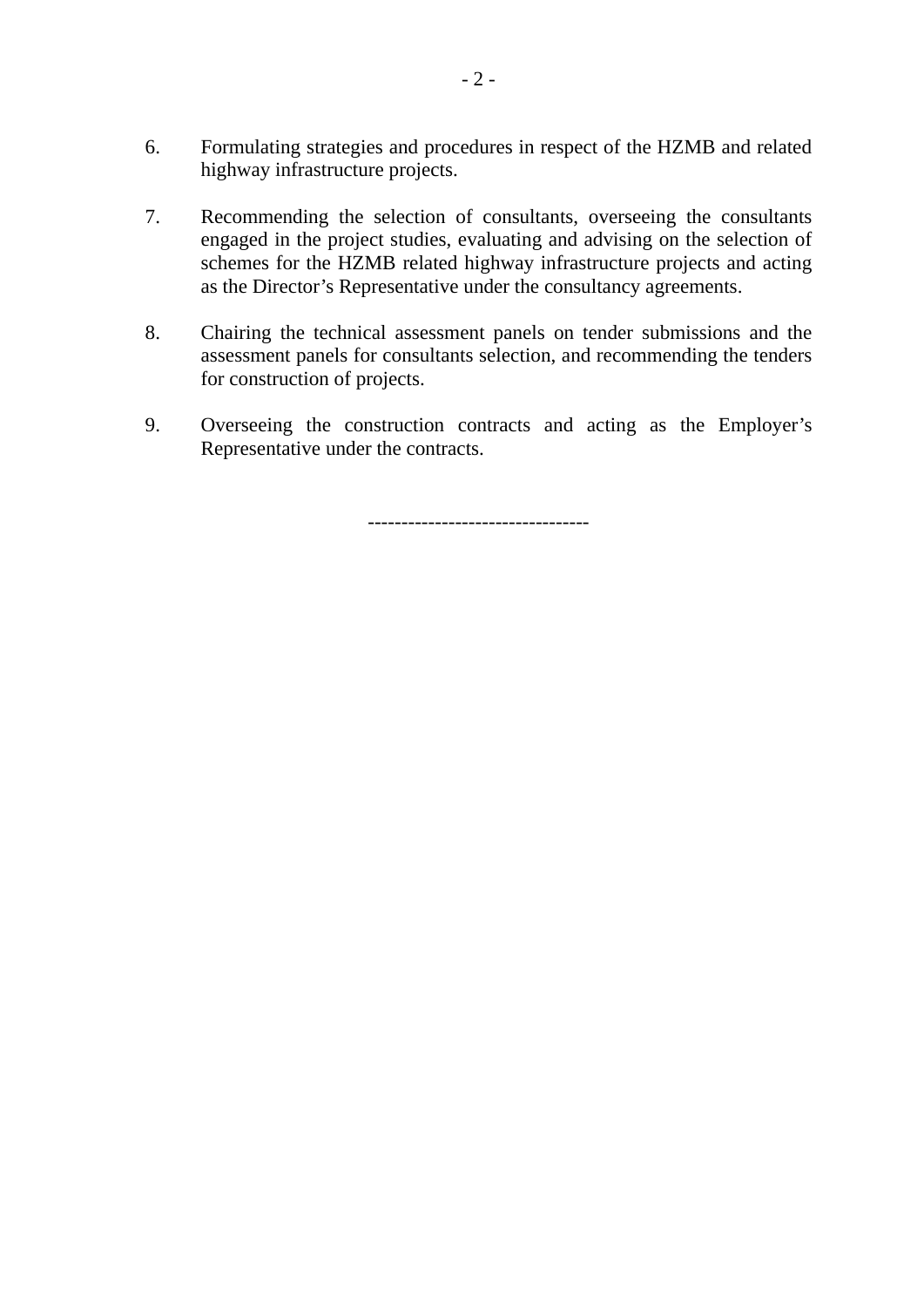### **Job Description for Chief Engineer/Hong Kong-Zhuhai-Macao Bridge Hong Kong**

| Rank | : Chief Engineer $(D1)$                                                                   |
|------|-------------------------------------------------------------------------------------------|
|      | <b>Responsible to</b> : Project Manager/Hong Kong-Zhuhai-Macao Bridge<br>$(PM/HZMB)$ (D3) |

### **Main Duties and Responsibilities** –

- 1. Executing the strategies and procedures as formulated by the PM/HZMB in respect of the HZMB Main Bridge and Hong Kong Link Road (HKLR) projects.
- 2. Leading and directing his/her subordinates in providing technical support and professional advice relating to the planning, feasibility studies, Environmental Impact Assessment studies, design, construction, financial and legal matters for the implementation of the HZMB Main Bridge and HKLR projects, including the public engagement and consultation exercises for HKLR project.
- 3. Liaising with the Mainland and Macao officials and consultants engaged on the HZMB Main Bridge project and attending meetings as and when required for the financial, legal and institutional arrangement matters, including selection of loan bank and negotiation of loan arrangement, and the drafting of the Inter-government Agreement and the Articles of Association for the HZMB Authority, for the implementation of the HZMB Main Bridge project.
- 4. Vetting studies and reports from the Mainland authorities and consultants engaged in relation to the HZMB Main Bridge project (including design, construction, maintenance and operation standards, physical modeling study on the hydrology and flood control in the Pearl River Delta, etc.) and attending the Mainland's expert meetings as required.
- 5. Handling statutory process in respect of the environmental impact assessment study and carrying out the required statutory procedures under Environmental Impact Assessment Ordinance and Roads (Works, Use and Compensation) Ordinance.
- 6. Consulting and coordinating with the policy bureau and other departments in preparing the project briefs for studies as well as the documents for the construction contracts in connection with the HZMB Main Bridge and HKLR projects.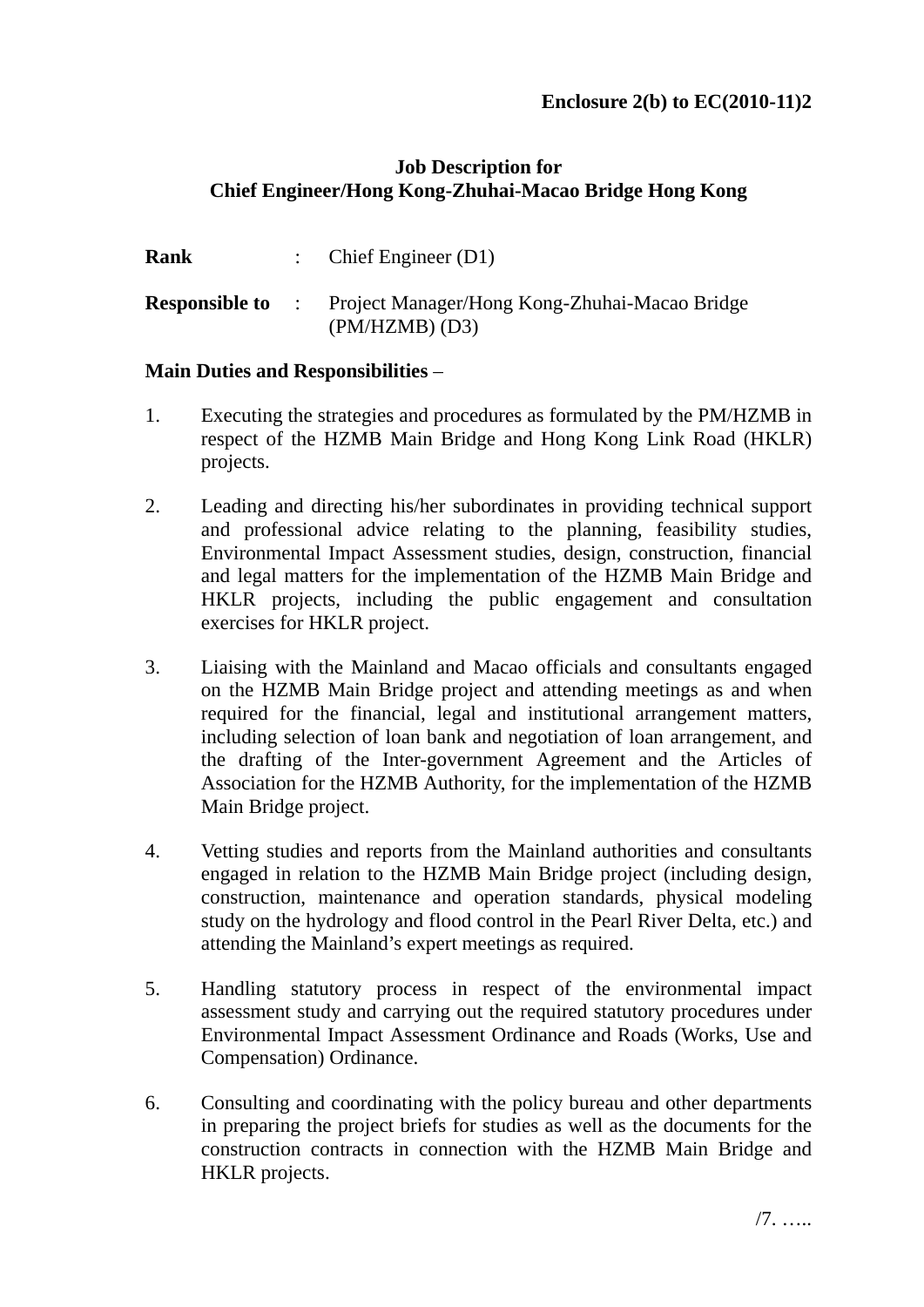- 7. Procuring and administering consultancies and construction contracts for the delivery of the HKLR project, including the resolving of claims and disputes raised by the contractors. Assuming overall responsibility for the control of project scope, cost and programme for the HKLR project.
- 8. Managing the professional and technical staff in the project team and overseeing the general administration of the HZMB Drawing Office.

-----------------------------------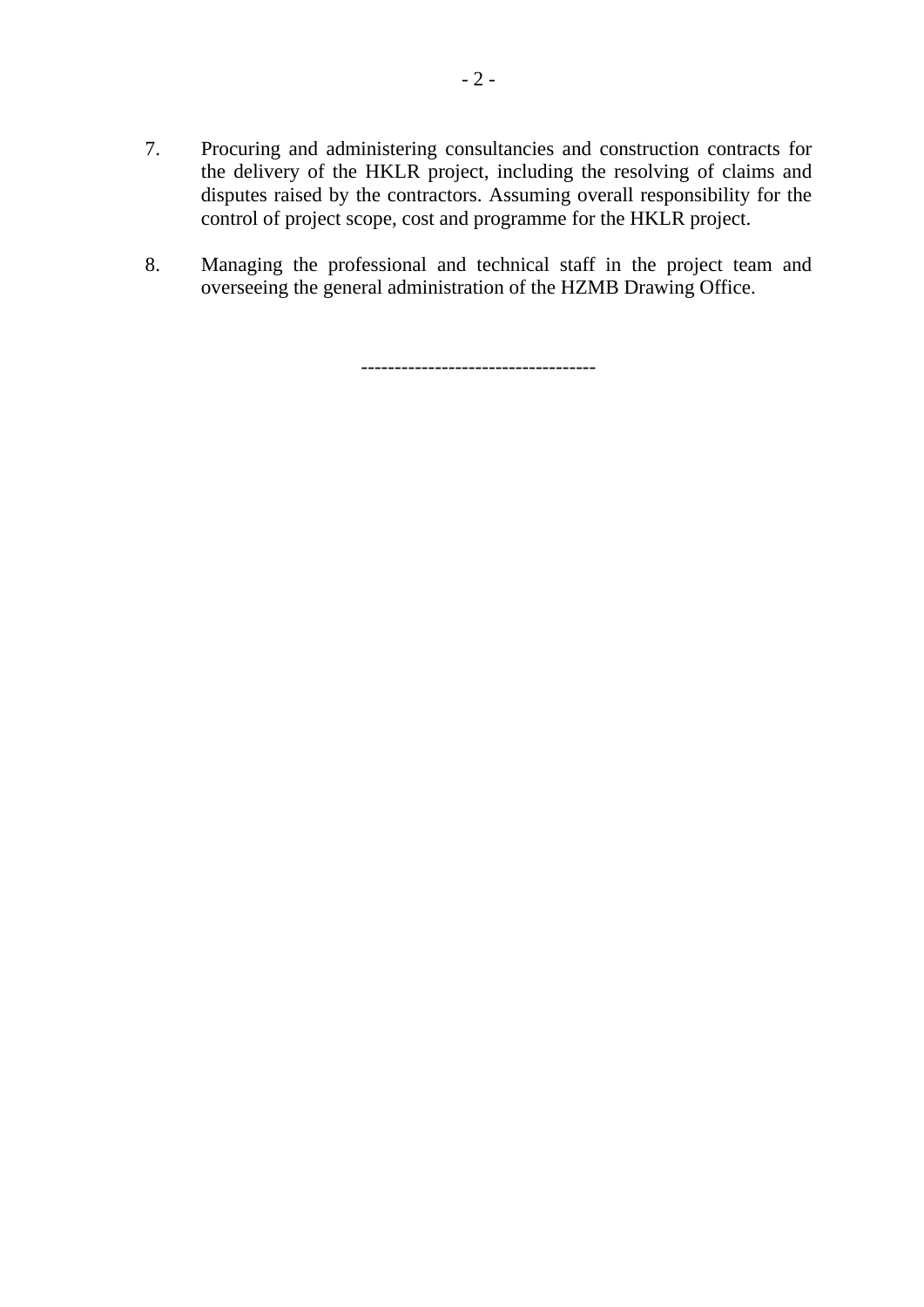### **Job Description for Chief Engineer/North West New Territories**

| <b>Rank</b> | : Chief Engineer $(D1)$                                                                   |
|-------------|-------------------------------------------------------------------------------------------|
|             | <b>Responsible to :</b> Project Manager/Hong Kong-Zhuhai-Macao Bridge<br>$(PM/HZMB)$ (D3) |

### **Main Duties and Responsibilities** –

- 1. Executing the strategies and procedures as formulated by the PM/HZMB in respect of the Tuen Mun-Chek Lap Kok Link (TM-CLKL) and Tuen Mun Western Bypass (TMWB) projects and highway infrastructure projects identified in the North West New Territories Traffic and Infrastructure Review (the projects).
- 2. Leading and directing his/her subordinates in providing technical support and professional advice relating to the planning, feasibility studies, Environmental Impact Assessment studies, design, construction, financial and legal matters for the implementation of the above projects, including the public engagement and consultation exercises for the TM-CLKL and TMWB projects.
- 3. Handling statutory process in respect of the environmental impact assessment study and carrying out the required statutory procedures under Environmental Impact Assessment Ordinance and Roads (Works, Use and Compensation) Ordinance.
- 4. Consulting and coordinating with the policy bureau and other departments in preparing the project briefs for studies, as well as the documents for the construction contracts in connection with the projects above.
- 5. Procuring and administering consultancies and construction contracts for the delivery of the projects, including the resolving of claims and disputes raised by the contractors. Assuming overall responsibility for the control of project scope, cost and programme.
- 6. Coordinating land matters and resolving interface issues arising from the HZMB and related highway infrastructure projects.

----------------------------

7. Managing the professional and technical staff in the project team.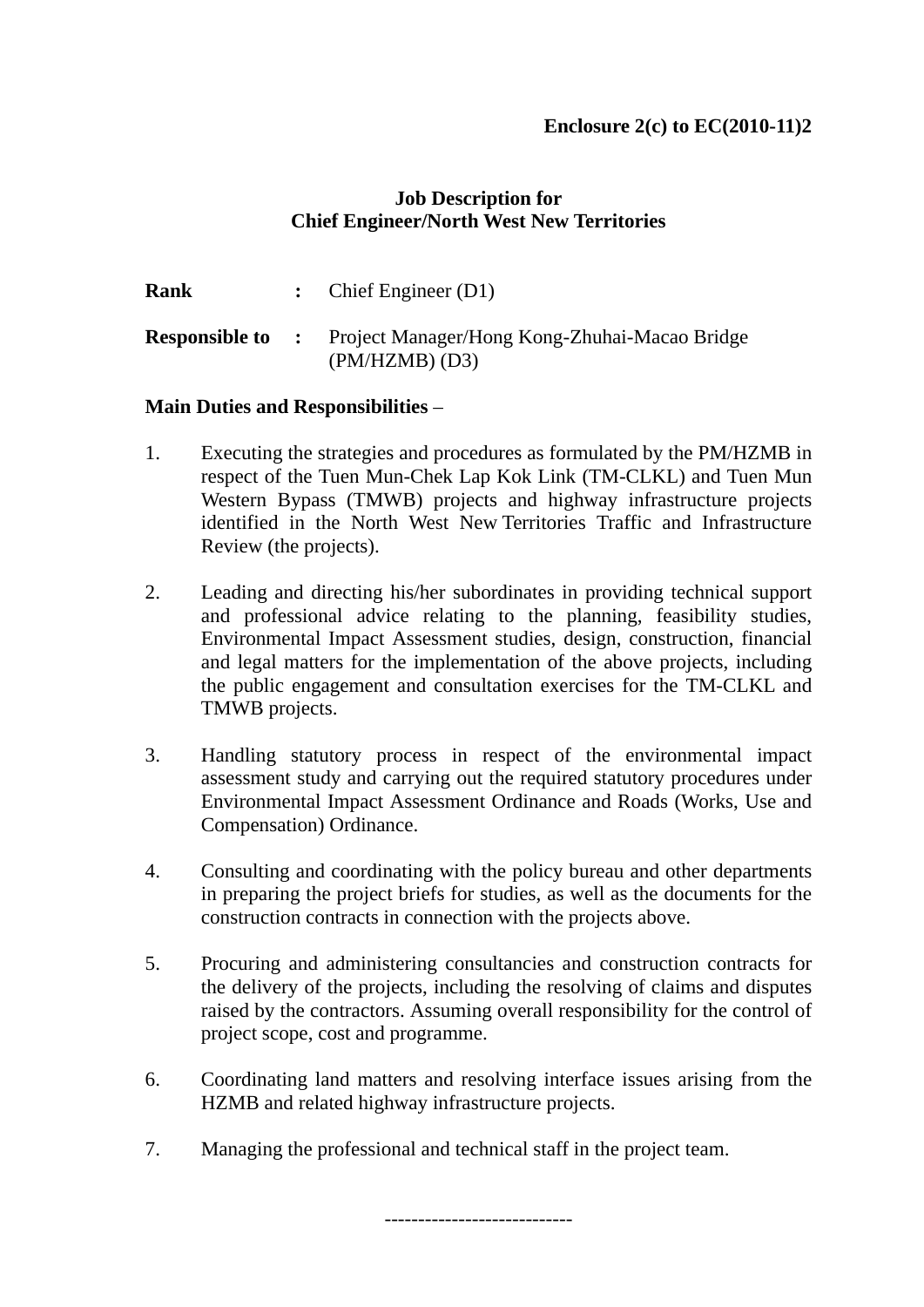### **Job Description Chief Engineer/Hong Kong Boundary Crossing Facilities**

| Rank | : Chief Engineer $(D1)$                                                                   |
|------|-------------------------------------------------------------------------------------------|
|      | <b>Responsible to</b> : Project Manager/Hong Kong-Zhuhai-Macao Bridge<br>$(PM/HZMB)$ (D3) |

### **Major Duties and Responsibilities –**

- 1. Executing the strategies and procedures as formulated by PM/HZMB in respect of the Hong Kong Boundary Crossing Facilities (HKBCF) project.
- 2. Leading and directing his/her subordinates in providing technical support and professional advice relating to the planning, feasibility studies, EIA studies, design, construction, financial and legal matters for the implementation of the HKBCF project, including the public engagement and consultation exercises.
- 3. Managing the performance of contractors engaged in all consultancy services and contract works for the site formation/reclamation, civil and building works of HKBCF, award of construction contracts and the subsequent contract administration, including the resolving of claims and disputes raised by the contractors. Assuming overall responsibility for the control of project scope, cost and programme of the HKBCF project.
- 4. Handling statutory process in respect of the environmental impact assessment study and carrying out the required statutory procedures under Environmental Impact Assessment Ordinance, Roads (Works, Use and Compensation) Ordinance, Foreshore and Seabed (Reclamations) Ordinance and Town Planning Ordinance.
- 5. Consulting and coordinating with bureaux/departments, Airport Authority Hong Kong, the Mainland and Macao SAR authorities and any other relevant stakeholders to resolve cross-boundary and interface issues for the timely implementation of the HKBCF project.
- 6. Consulting and coordinating with the policy bureau and other departments in preparing the project briefs for studies, as well as the documents for the construction contracts in connection with the HKBCF project.
- 7. Managing the professional and technical staff in the project team.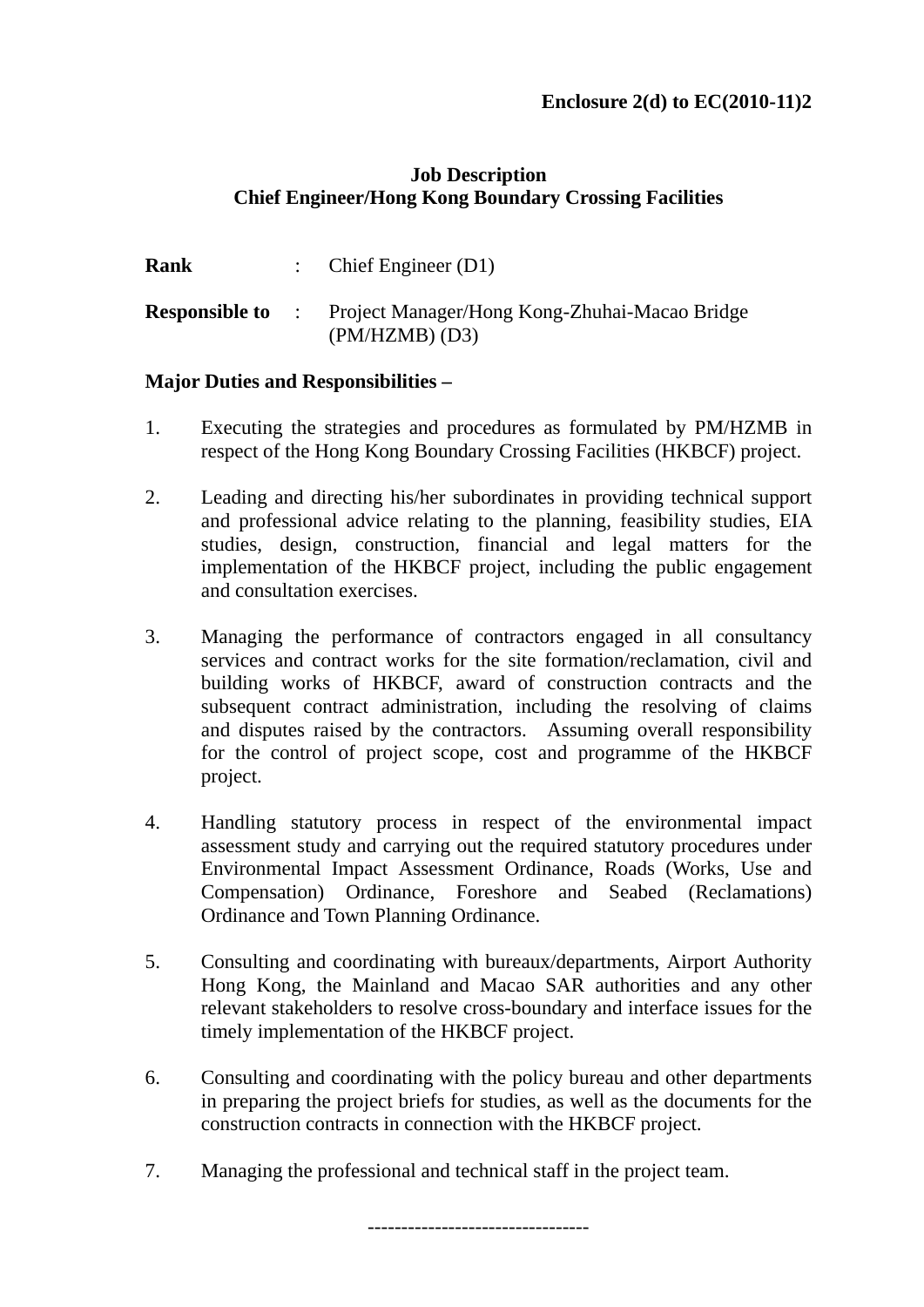### **Key portfolios of the existing Principal Government Engineer (PGE) and Chief Engineer (CE) posts in Highways Department and assessment of the possibility for them to take up additional responsibilities**

### Headquarters (HQs) and Regional Offices (ROs)

 Deputy Director of Highways (DDHy) (at PGE rank) currently oversees the HQs and two ROs (i.e. Urban and New Territorities). At the HQs, DDHy is assisted by two Government Engineers (GEs) (at D2 rank) (Assistant Director/Technical (AD/T) and Assistant Director/ Development  $(AD/D)^1$ ) and four CEs to manage seven Divisions and ten Units. As regards the ROs, each office is led by one GE and two CEs.

2. DDHy has to deputise Director of Highways in the overall management of the Department, including formulation of departmental policies, overseeing staff matters of all professional and technical grades, and monitoring expenditures. He is the internal departmental administrative head and also has to oversee the work of HQs and the two ROs. In view that DDHy already has a wide span of responsibilities and is fully engaged, he cannot take on the responsibilities of Project Manager/Hong Kong-Zhuhai-Macao Bridge (PM/HZMB), which is a full-time job, on top of his own schedule.

3. As for the four CEs in the HQs, we have also assessed their current and anticipated workload, and concluded that they have no spare capacity to share out duties of the HZMB-related projects. They are/will be fully engaged as follows –

(a) Chief Highway Engineer/Works oversees the implementation of all capital works (other than major works) in the territory, including planning and construction, public consultation and statutory procedures. His personal attention is required in determining project scope, steering the public consultation process, approving documents for the relevant statutory procedures, administration of

/tendering…..

 $\frac{1}{1}$  AD/T is responsible for formulating technical and administrative policies, standards, techniques and guidelines on highway engineering, landscaping, surveying, quality management, environmental matters etc. and administering the public relation and training matters for the department, as well as personnel matters (including staff deployment, grade management as well as appointments). For AD/D, he is tasked to manage minor to medium size capital works projects, public lighting and road maintenance in two legally designated Control Areas, oversee the selection, employment and supervision of consultants and contractors, negotiate fees and agreements, and supervise the consultants and contractors when necessary.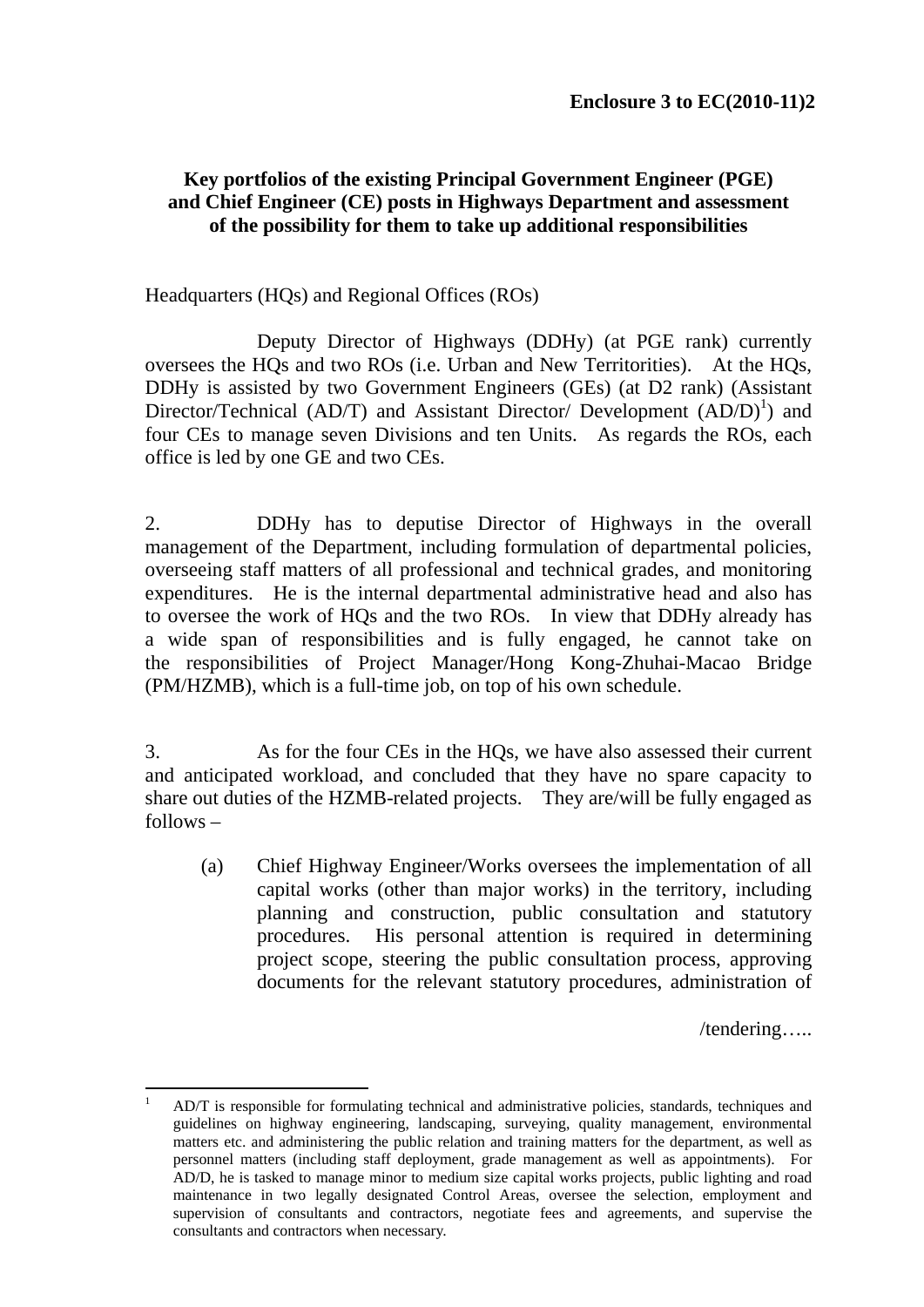tendering process and approving tendering documents as well as the management and administration of contracts. Currently, there are about 80 projects under construction which would be completed in 2014, while 75 projects are under planning or study. Each year there are new road improvement projects arising from local traffic needs to be added to the list.

- (b) Chief Highway Engineer/Bridges and Structures is responsible for bridge and highways design and standard setting, retrofitting of disabled facilities (involving over 200 existing footbridges and subways), supervision of structural design for in-house highway projects (over 20 every year) plus technical support for ongoing construction works of in-house designs. Furthermore, he also supervises the maintenance of major bridges and roads within the Tsing Ma and Tsing Sha Control Areas<sup>2</sup>.
- (c) Chief Engineer/Lighting provides specialist professional services and advice on all matters relating to the policies, design, planning and construction of public lighting provisions, as well as the maintenance and administration of some 220 000 units of public lighting in the territory. He is also studying and reviewing the standard and latest technologies for public lighting from the energy saving perspective which requires his substantial personal inputs and attention in the short to medium term.
- (d) Chief Highway Engineer/Research and Development conducts research on an on-going basis in setting and upgrading highway design, construction, maintenance and material specifications and standards to meet operational needs and enhance environmental protection. He also oversees the Division's work in formulating and reviewing the departmental Information Technology Strategies, coordinating the management of road excavations, and supervising centralised audit inspection teams on road opening works. The personal and dedicated attention of a chief professional officer is required to ensure incorporation of updated technology in highway engineering specifications and standards, to make use of state-of-the-art knowledge in formulating the departmental

/information …..

 $\frac{1}{2}$  Highway facilities within the two Control Areas comprise four long span cable-supported bridges, four dual three-lane tunnels, viaducts and roads all lying along strategic routes linking to the Airport. Three major cable bridges within the Tsing Ma Control Area, built in the 1990s, now require more attention due to their normal wear and tear. Apart from the regular repairs of road surfacing, the essential structural elements require frequent inspection and maintenance.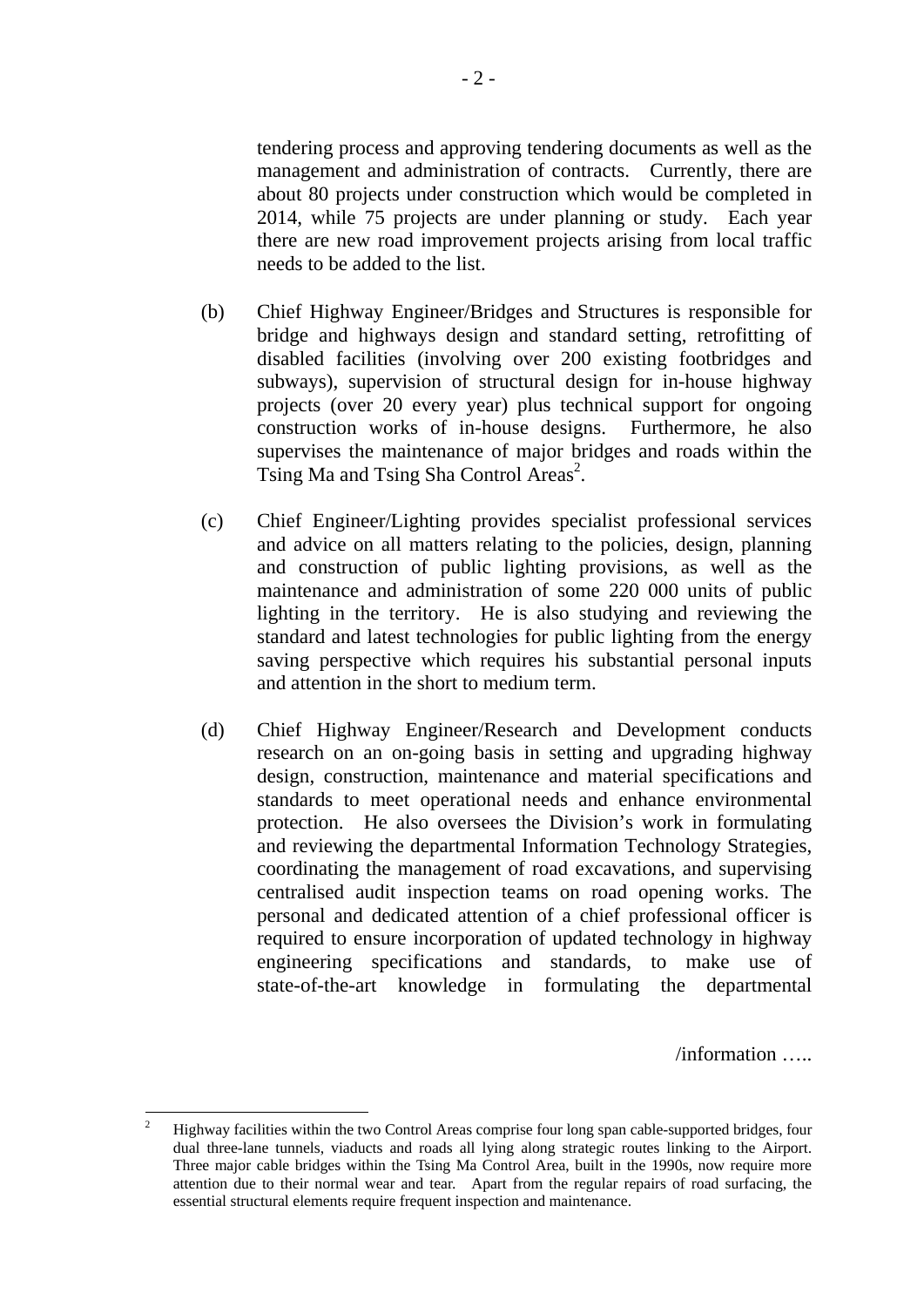information technology strategies, to devise sophisticated coordinating and control mechanisms for road excavation, and to liaise with concerned parties for timely implementation of new initiatives. It is not practicable to release him to take up further duties outside his current portfolio.

4. As regards the two ROs (each led by one GE and supported by two CEs), they are responsible for district administration of highway infrastructure and maintenance works in their respective geographic area. They provide comments on public and private developments affecting public roads and technical advice on new highway projects (including gazettal-processing and objection-handling for road works initiated by the ROs and the private sector), and plan, design and supervise maintenance and upgrading works for about 2 000 km of roads, 2 500 highways structures and 12 800 road side slopes. They also oversee the processing of road excavation permits, resolve road opening coordination matters, and monitor the performance of utility undertakers in their excavation works. In the light of these ongoing and heavy duties, and to ensure that the highway network is maintained in a safe and satisfactory condition, the directorate officers concerned cannot be spared/redeployed for taking on additional duties.

Major Works Project Management Office (MWPMO)

5. There are eight directorate officers in the MWPMO, including one PGE (designated as Project Manager/Major Works (PM/MW)), two GEs and five CEs. PM/MW heads the MWPMO and is responsible for the planning, design and implementation of major highways infrastructure projects. With an average expenditure for projects handled by the MWPMO for the coming five years (from 2010-11 to 2014-15) amounting to about \$6 billion per year, PM/MW has a very heavy workload in liaison work at the senior level and decision-making on major technical and funding issues. It is not practicable for him to take on the responsibilities of PM/HZMB on top of his own schedule.

6. We have also assessed the current and anticipated workload of the five CEs under the two major works project management teams. The outcome is that all of them do not have spare capacity in the short to medium term to take on additional work, as follows –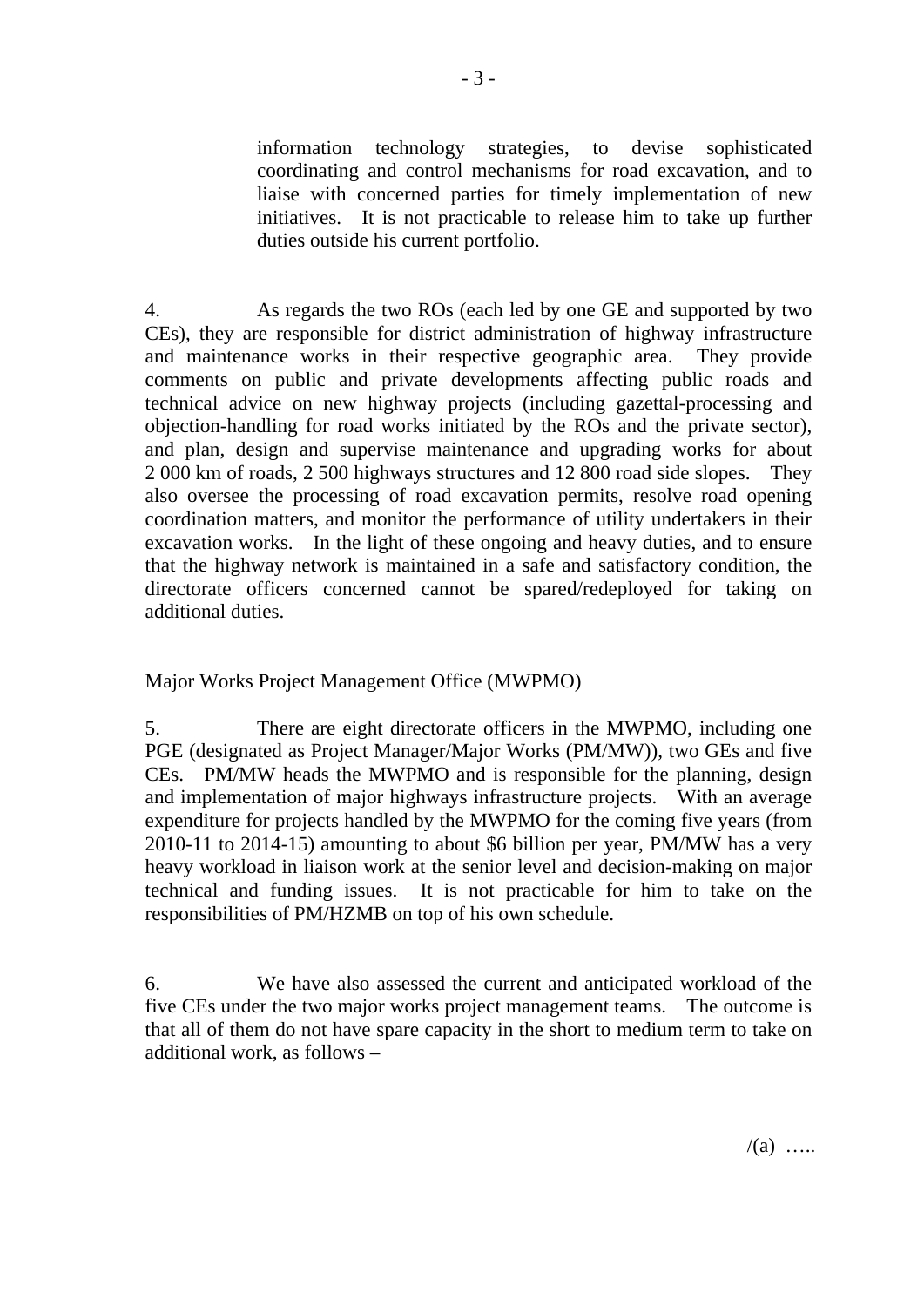- (a) CE1/MW is mainly responsible for the planning and implementation of a number of mega projects<sup>3</sup>. In the next five years, CE1/MW will be heavily involved in the multi-billion Tolo Highway and Fanling Highway widening project, which involves extensive public consultation and intensive temporary traffic management measures. The continued dedicated attention of CE1/MW is required to closely monitor this project before and during implementation. It is therefore unlikely that he would have spare capacity to take on additional duties in the interim.
- (b) CE2/MW is mainly responsible for the planning and implementation of Central Kowloon Route (CKR) linking West Kowloon with Kai Tak Development as well as retrofitting of noise barriers for existing roads<sup>4</sup>. In particular, the planning and preliminary design of CKR, which requires wide public consultation and detailed assessment on different aspects, are in progress. To smoothly take forward this project, the personal and dedicated attention of a chief professional officer is required to develop engineering designs, resolve sensitive land, traffic and environmental issues, and liaise with and consult the local communities. It is not practicable to release the CE2/MW post to take up further duties.
- (c) CE3/MW and CE4/MW are responsible for the planning and implementation of Central–Wanchai Bypass and Island Eastern Corridor Link (CWB) at a total estimated cost of over \$28 billion<sup>5</sup>. The construction of this mega CWB project has just commenced. Complexity of the works aside, the likely impact of the works on

/traffic …..

 3 Including the widening of Tolo Highway and Fanling Highway; retrofitting of noise barriers for existing roads including Tseung Kwan O Road, Kwun Tong Bypass, New Clear Water Bay Road, Hoi On Road, Tsing Tsuen Bridge and Tsuen Wan Approaches; and feasibility studies on proposed improvement to Fan Kam Road and proposed road improvement works for West Kowloon Reclamation Developments.

<sup>4</sup> Including Tai Po Tai Wo Road, Sha Tin Road, Wong Uk Tsuen, Tai Po Road, Yuen Wo Road, Fanling Highway, Po Shek Wu Road, Po Lam Road North, Po Ning Road, Ma Wang Road, Chai Wan Road, Tuen Mun Road, Long Tin Road and Castle Peak Road.

<sup>5</sup> The CWB consists of a 4.5 km dual three-lane trunk road with 3.7 km in tunnel between Central and North Point, 3 km of the approach roads and slip roads, and associated of 0.8 km Island Eastern Corridor between Hing Fat Street and Po Leung Kuk Yu Lee Mo Fan Memorial School. It is the last missing link of the strategic highway along the north shore of the Hong Kong Island and there is strong public expectation for its completion to help relieve traffic congestion along the Connaught Road/Harcourt Road/Gloucester Road corridor.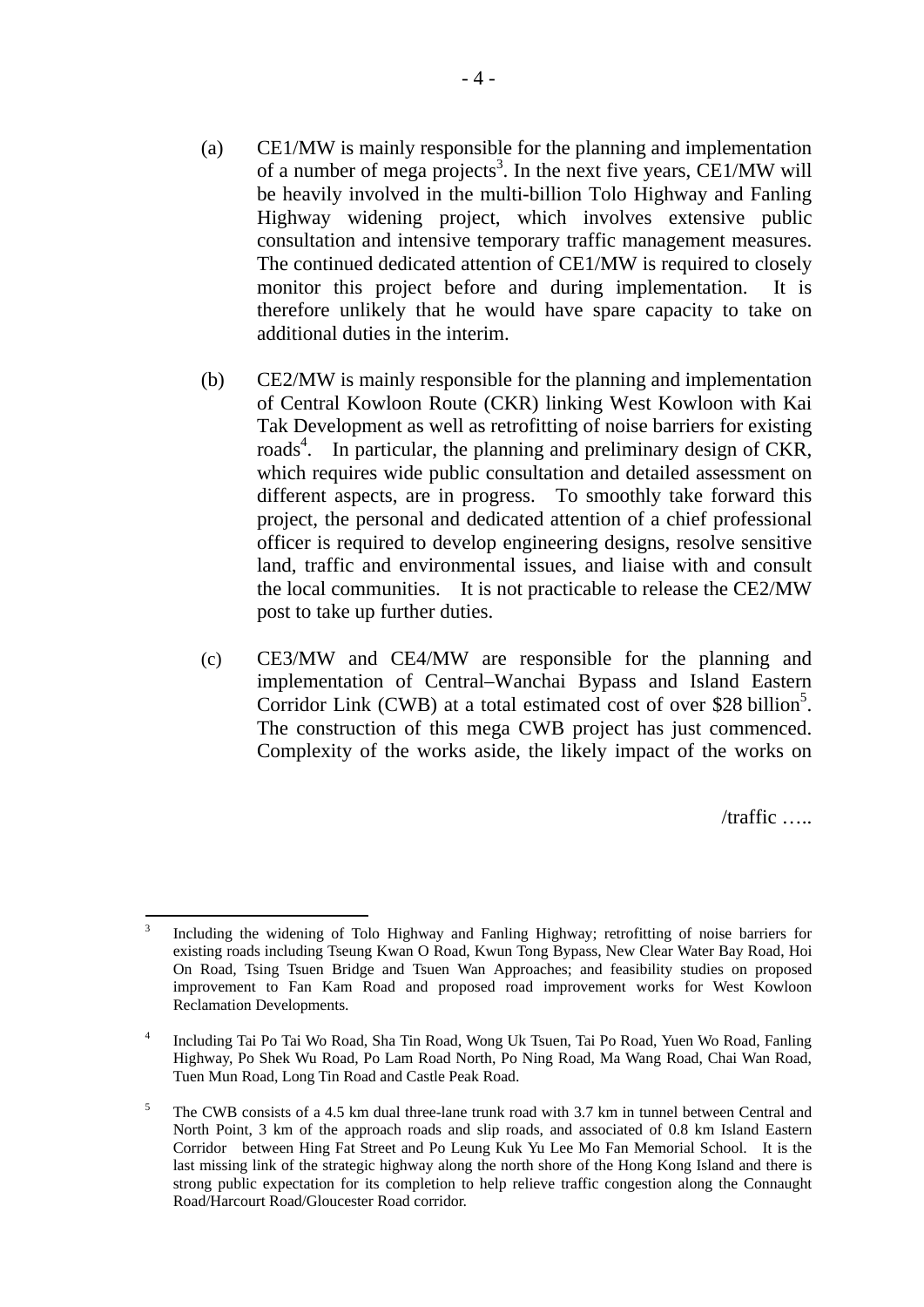traffic and the environment (hence strong community interest in the works, and careful monitoring and extensive public consultation required) demands high level involvement of the two CEs throughout till its completion and commissioning in 2017. It is therefore not practicable to release the CE3/MW and CE4/MW to take up further duties.

(d) CE5/MW is mainly responsible for the planning and implementation of the Tuen Mun Road Improvement Project and Hiram's Highway Improvement Project as well as the outstanding works and the finalisation of the Tung Chung Road Improvement Project. The large scale of the above projects aside, given the traffic, engineering, environmental and cultural heritage impacts of the Hiram's Highway project and hence very diverse views of the public, CE5/MW and his team have to carefully handle and address public concern in working out a preferred improvement option. To smoothly take forward these projects, the personal and dedicated attention of a chief professional officer is required and it is not practicable to release CE5/MW to take up extra duties.

Railway Development Office (RDO)

7. Principal Government Engineer/Railway Development (PGE/RD) heads the RDO and is responsible for the planning, design and implementation of railway projects, and overseeing the MTR Corporation Limited (MTRCL) on these aspects. With a number strategically important railway projects under planning, design and implementation in the coming ten years (2010-11 to 2019-20), PGE/RD has a heavy workload in liaison work at senior level and decision making on planning, funding, technical and other implementation issues. It is not possible for him to take on the responsibilities of PM/HZMB on top of his own schedule.

8. PGE/RD is supported by two GEs who are underpinned by six CEs and a supporting team. We have assessed the responsibilities of the office. As the majority of the railway projects under implementation and planning have their construction commencing in early 2010's for completion during the period from 2014 to around 2020, all directorate staff are also fully committed to the tasks as mentioned above and will not have spare capacity to share other offices' duties. The key duties of the CEs are set out below –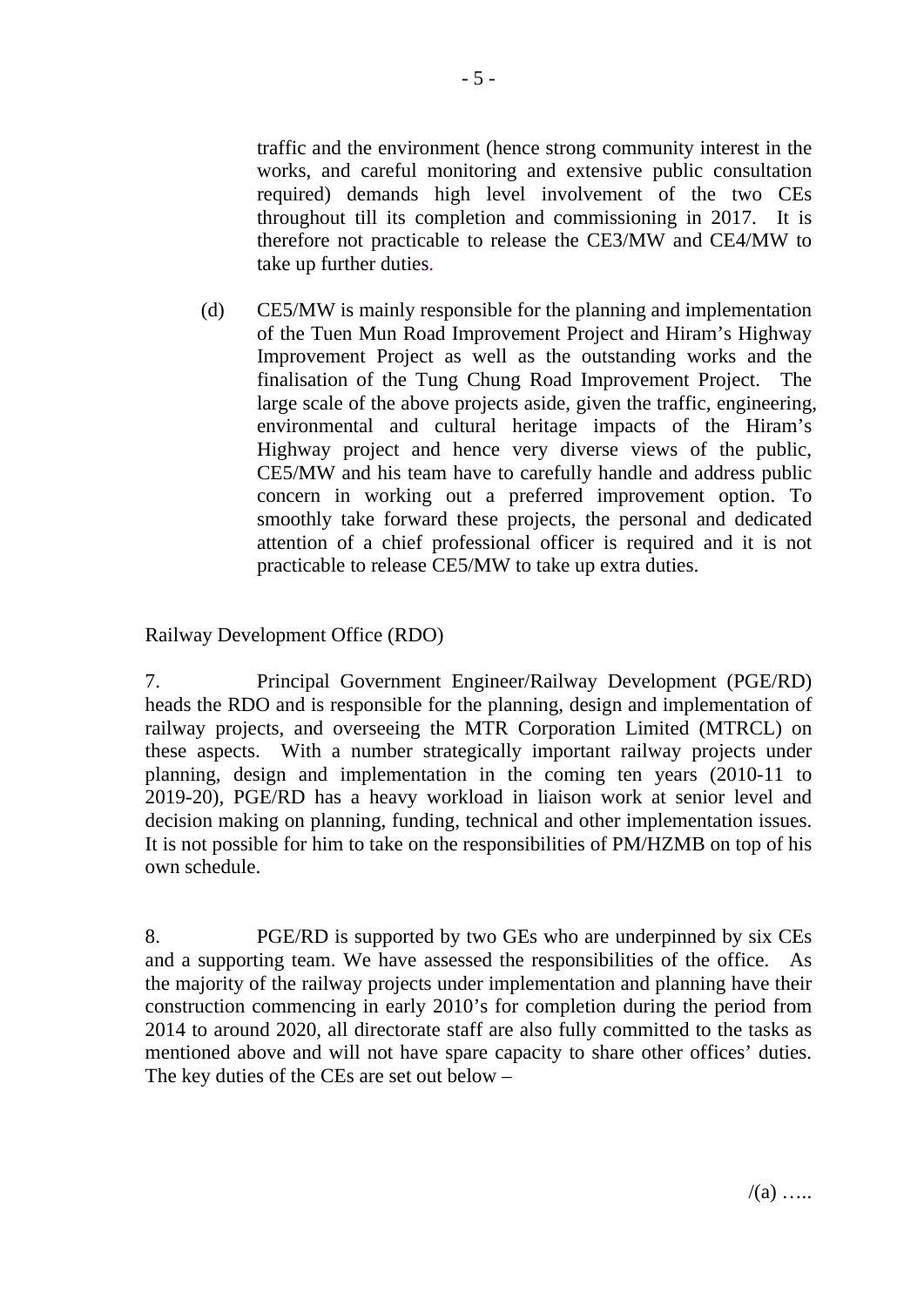- (a) CE/RD1-1 is responsible for the planning of the South Island Line East, the construction of which will commence in 2011 for completion no later than 2015. Apart from handling the statutory objection procedures, during the construction stage, CE/RD1-1 and his team also have to liaise closely with MTRCL and the stakeholders including the Southern District Council, local organisations and residents to minimise the disruption to public. He is also responsible for the engineering planning of the Northern Link, expected to be in critical planning and construction stages in mid 2010's, which will allow the existing East Rail to connect with the existing West Rail at the Northwest New Territories.
- (b) CE/RD1-2 is responsible for the planning and implementation of the North-South Line of the Shatin to Central Link (SCL), which is the extension of the existing East Rail Line across Victoria Harbour, reaching Admiralty through the Wan Chai North Area. At the Wan Chai North area, there is complex interface with two mega-projects (namely Central-Wanchai Bypass and Wan Chai Development Phase II project). Added with the already congested urban setting in this district, the interface problem is extremely complex and requires time consuming efforts to resolve.
- $\text{CE/RD1-3}^6$  is mainly responsible for planning and implementation of the East-West Line of SCL and the Kwun Tong Line Extension. Currently under active planning, both projects have very complicated interface issues. Besides, CE/RD1-3 has to work closely with the railway corporation in conducting the public engagement exercises for both projects.
- (d) Apart from finalisation work of Kowloon Southern Link, CE/RD2-1 is responsible for the implementation of the West Island Line (WIL) which commenced in July 2009. As WIL works are carried out in the highly urbanised Central and Western District, negotiation with affected parties on careful engineering planning, sophisticated building monitoring, as well as land and reprovisioning issues require close professional and directorate attention.

 $/(e)$  …

 $\overline{a}$ 6 Occupying a supernumerary post created in April 2009 with the approval of FC for a period of seven years.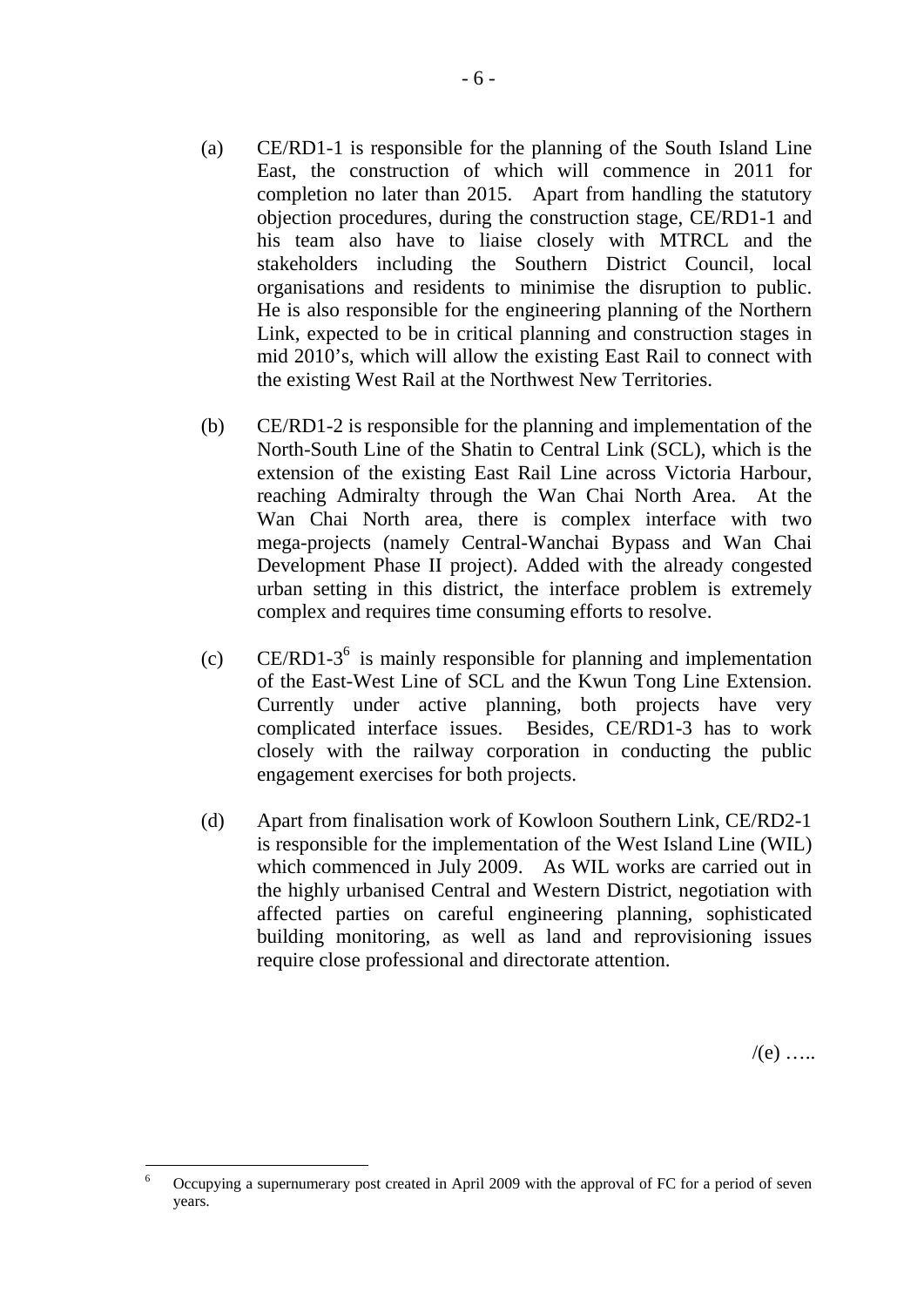- (e) CE/RD2-2 is responsible for administering the railway transport model, which involves the maintenance of a comprehensive database of transport statistics, and collation of key planning and land use information to generate forecasts on rail patronage and revenue for different railway network configuration with different socio-economic and developments assumptions. He is required to carry out detailed analysis on various railway schemes proposed by Government departments, Legislative Council/District Council members or the public and make recommendations to the top management on whether a railway scheme should proceed based on model run results. Apart from transport modeling work, he also has to examine all public and private development proposals, about 150 per annum, near the existing and planned railway lines so that these railway lines would be properly protected. He is also required to take part in the various planning and development studies, about ten per annum in the last few years, so that the railway perspective can be fully taken into account.
- (f) CE/RD2-3<sup>7</sup> is responsible for the implementation of the Hong Kong Section of the Guangzhou-Shenzhen-Hong Kong Express Rail Link. Construction of the project started in January 2010 for completion in 2015. The works are complicated and require proper attention to the complicated interfaces with the other public works projects in the vicinity.

----------------------------------

 $\overline{a}$ 

<sup>7</sup> Occupying a supernumerary post created in July 2008 with the approval of FC for a period of seven years.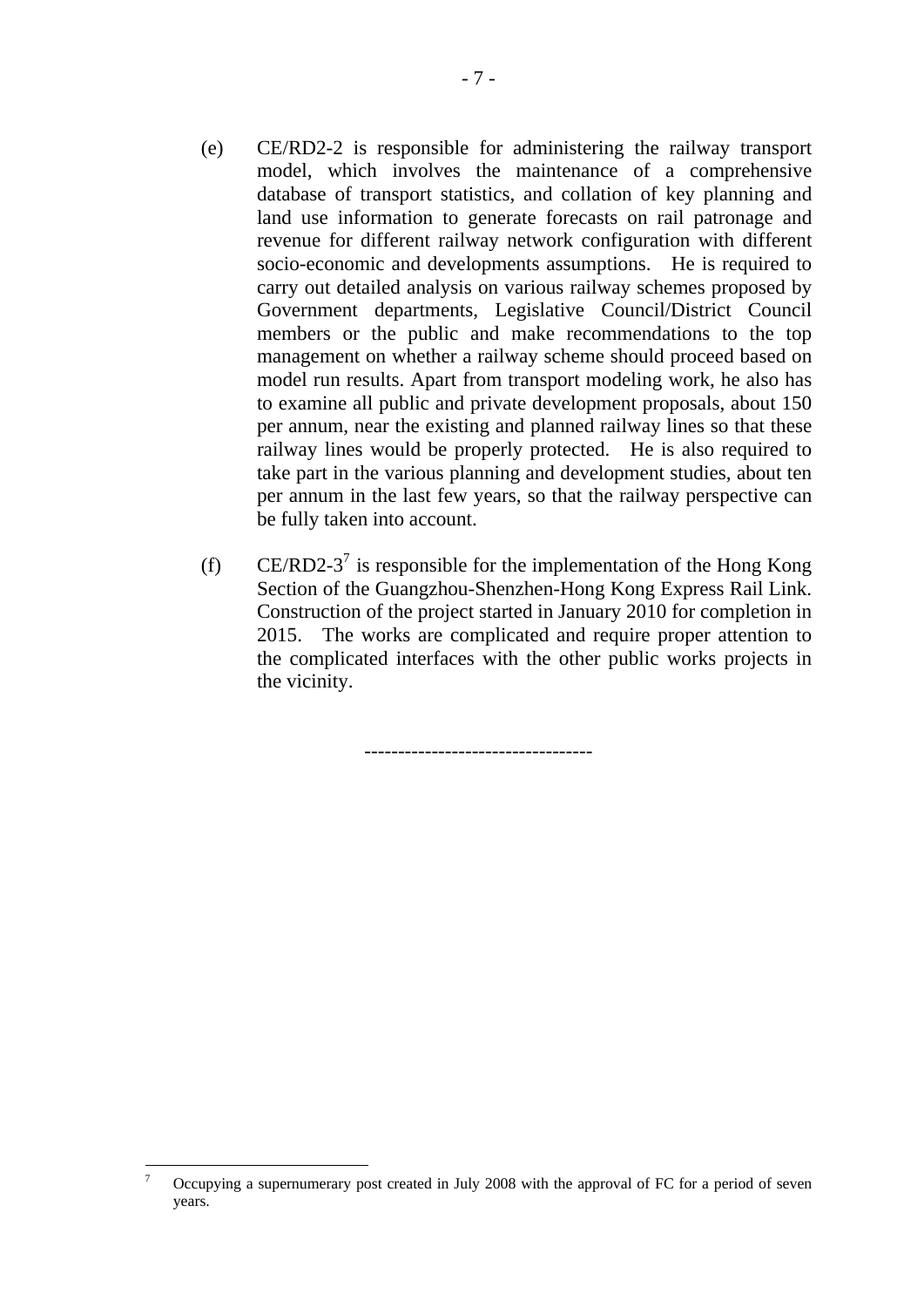#### (Page 1 of 3)

#### **Existing Organisation Chart of Headquarters of Highways Department**



- 
- B&S Bridges and Structures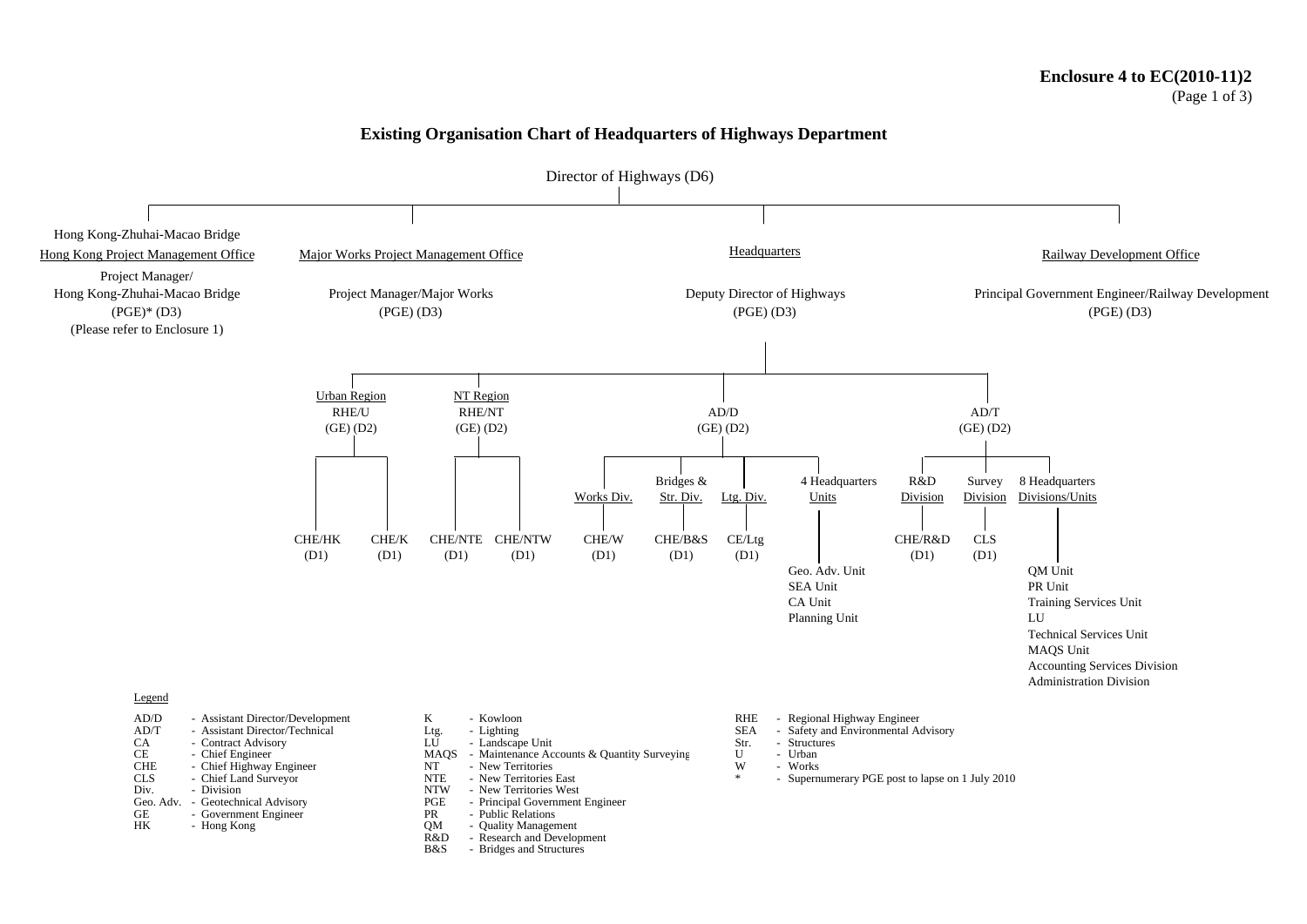#### **Enclosure 4 to EC(2010-11)2** (Page 2 of 3)

#### **Existing Organisation Chart of Major Works Project Management Office of Highways Department**



Legend

CE - Chief Engineer

DPM - Deputy Project Manager

GE - Government Engineer<br>MW - Maior Works

- Major Works

PGE - Principal Government Engineer

- Supernumerary PGE post to lapse on 1 July 2010